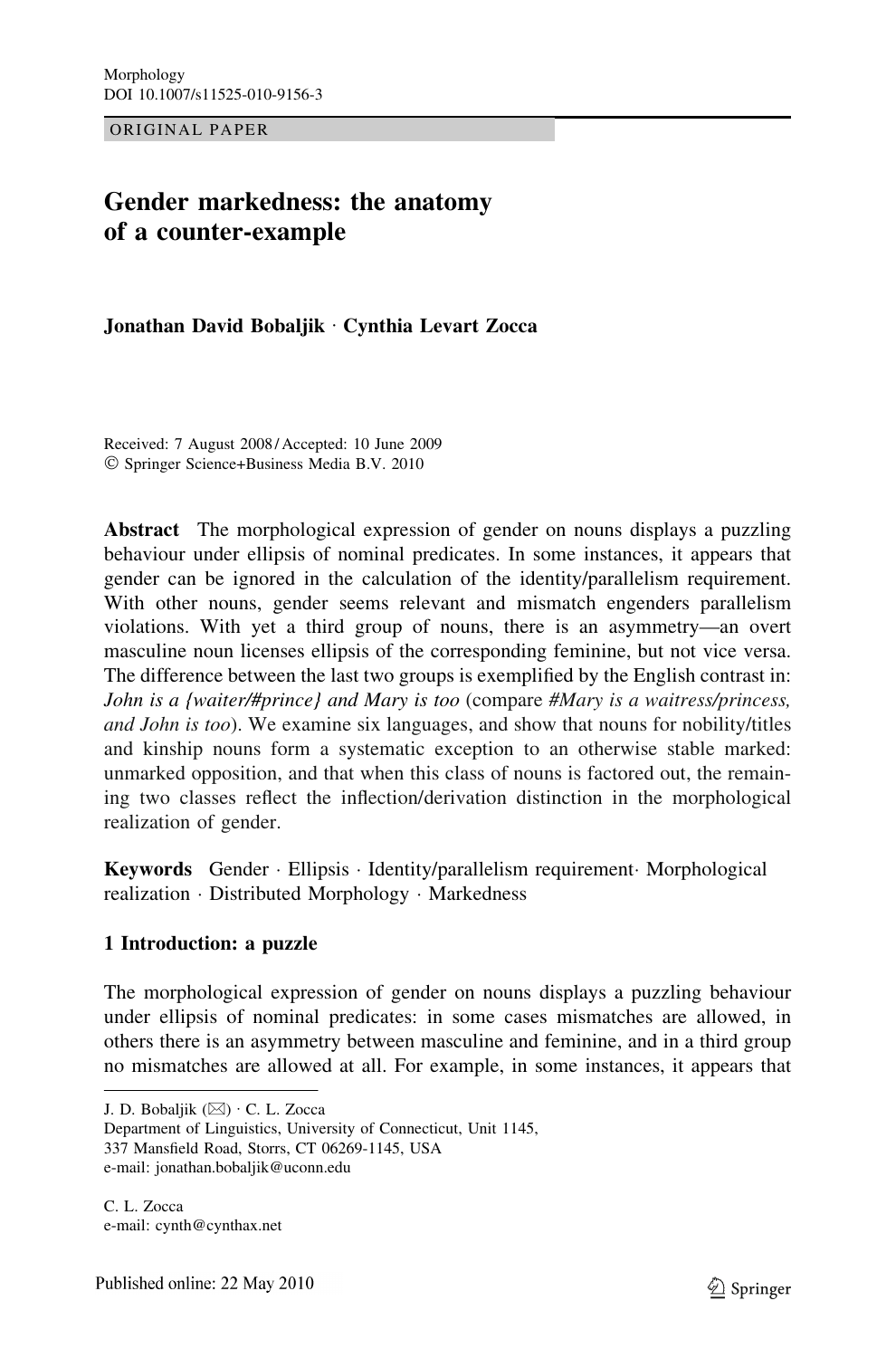gender can be ignored in the calculation of the identity/parallelism requirement: (1) from Brazilian Portuguese (BP) is well-formed, even though the corresponding overt nominal predicate would have a different final vowel than the antecedent noun. Put differently,  $(1a)$  does not assert: #*Marta é médico*, but rather: *Marta*  $\acute{e}$  mé $dica$ . We indicate the intended construal of the elided noun in square brackets after each example.

(1) a. O Pedro é médic-o e a Marta também é. [médic-a] the Pedro is doctor-MASC and the Marta also is doctor-FEM b. A Marta é médic-a e o Pedro também é. [médic-o] the Marta is doctor-FEM and the Pedro also is doctor-MASC 'Pedro/Marta is a doctor, and Marta/Pedro is too.'

With a different choice of nouns, a sharp asymmetry emerges. An overt masculine antecedent can license ellipsis of the corresponding feminine noun, but the reverse is impossible. The sentence in (2b) asserts (or presupposes) that Paulo is female, and is thus infelicitous. $<sup>1</sup>$ </sup>

(2) a. ? O Paulo é ator e a Fernanda também é. [atr-iz] the Paulo is actor and the Fernanda also is actr-ess b. # A Fernanda é atr-iz e o Paulo também é. [ator] the Fernanda is actr-ess and the Paulo also is actor 'Paulo/Fernanda is an actor/actress and Fernanda/Paulo is too.'

With still a different choice of nouns, the asymmetry disappears, but in this case neither form of the noun licenses ellipsis of the opposite gender.

| (3)                                                   | a. |          |             |  | #O Zévai ser ti-o e a Lu também vai       |  |  |  |         |      |
|-------------------------------------------------------|----|----------|-------------|--|-------------------------------------------|--|--|--|---------|------|
|                                                       |    |          |             |  | the Zé will be uncle-masc and the Lu also |  |  |  | will    |      |
|                                                       |    |          | ser. [ti-a] |  |                                           |  |  |  |         |      |
|                                                       |    | be       | aunt-FEM    |  |                                           |  |  |  |         |      |
|                                                       | b. |          |             |  | # A Luvai ser ti-a e o Zé também vai      |  |  |  |         | ser. |
|                                                       |    |          |             |  | the Lu will be aunt-FEM and the Zé also   |  |  |  | will be |      |
|                                                       |    | $[ti-o]$ |             |  |                                           |  |  |  |         |      |
|                                                       |    |          | uncle-MASC  |  |                                           |  |  |  |         |      |
| 'Zé/Lu will become an uncle/aunt and Lu/Zé will too.' |    |          |             |  |                                           |  |  |  |         |      |

The contrast between the patterns in (2) and (3) is evident in other languages as well, including English, as the difference in  $(4)$  and  $(5)$  shows.<sup>2</sup>

<sup>&</sup>lt;sup>1</sup> There is a weak contrast between the examples in  $(1)$ , but the contrastive judgments between the different classes are quite sharp. Thus, (1b) is acceptable, perhaps slightly odd, while (2b) is strongly infelicitous. Additional remarks on speaker variation are noted below.

<sup>&</sup>lt;sup>2</sup> We put aside here the issues surrounding gender-neutral usage for professional designations (such as the trend to avoid forms such as waitress, actress altogether). We believe that the contrastive judgments we report reflect the intuitions of those speakers who control a register in which, for example, #Mary is a waiter is infelicitous. Although there is some variation by speaker and by lexical item, the infelicity of the corresponding sentences outside of ellipsis contexts holds in the other languages considered as well, if anything, more strongly than in English (see below).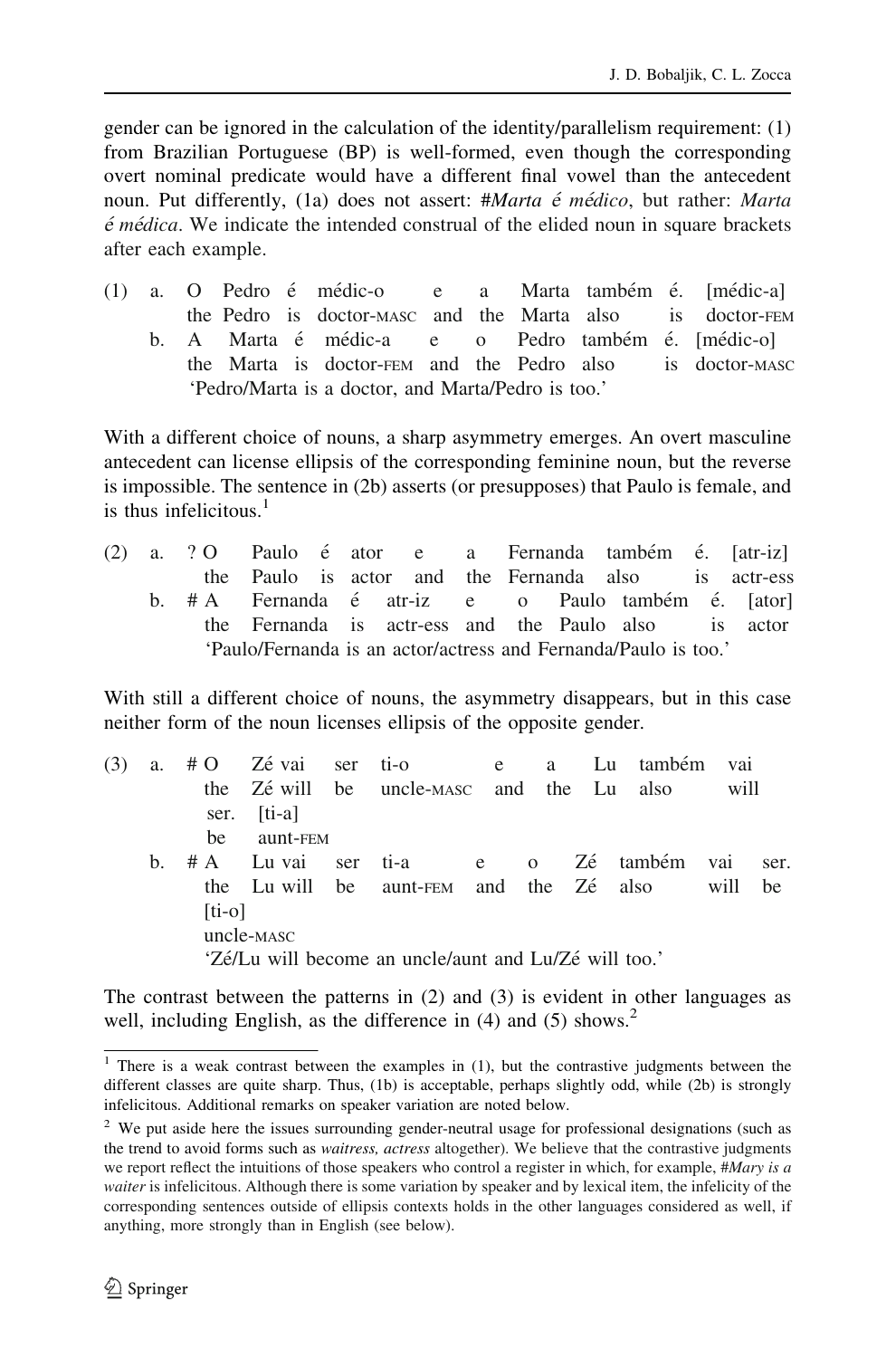| $(4)$ a. | John is a waiter, and Mary is  too.                   | [waitress] |
|----------|-------------------------------------------------------|------------|
|          | b. $#$ Mary is a waitress, and John is  too. [waiter] |            |

(5) a. # Andrew is a prince, and Anne is … too. [princess] b. # Anne is a princess, and Andrew is … too. [prince]

Masculine–feminine contrasts of this sort have been a staple of the literature on semantic markedness since the pioneering work of Jakobson (see below). We suggest, though, that it is only under ellipsis that a three-way contrast emerges, and thus ellipsis provides a new perspective on this venerable topic. If we did not seek to describe all of the behaviours at once, theoretical tools are readily available for understanding any one of the pairs in  $(1)$ – $(3)$ . For example, the pair in  $(1)$  suggests that gender is irrelevant for the concerns of identity/parallelism in ellipsis; this would be consistent with a treatment of gender as an inflectional feature, since inflection is systematically ignored in the resolution of ellipsis identity (see, among others, Lasnik 1995; Nunes and Zocca 2005; Sauerland 2008; and references therein). On the other hand, the pair in (2) suggests that gender is relevant to the parallelism constraint in ellipsis resolution, but in an asymmetric manner: only overt feminine marking needs to be matched in the elided conjunct. This is readily expressible in terms of markedness and underspecification: if feminine is the marked gender on predicates, it must be copied into the elided conjunct, and yields a gender clash with a masculine subject. Masculine, being unmarked, yields no gender clash (in unification terms, it unifies with a subject of either gender). Finally, the pair in  $(3)$  suggests, in distinction to  $(1)$ – $(2)$ , that both genders matter for ellipsis, and that parallelism does not ignore either gender. Each solution accounts for exactly one pair, and yields the wrong predictions for the other pairs. The challenge lies in explaining all three patterns within an internally consistent set of assumptions, and, to the extent possible, predicting the behaviour of a given noun in a given language from independent characteristics.

It is to this puzzle that we turn our attention in this paper. We argue in effect that all three analyses are correct, but apply to different classes of nouns, and we offer a partial basis for the classification of the nouns that will predict their behaviour in ellipsis. We suggest that the difference between (1) and (2) lies in the distinction between inflectional and derivational manifestations of gender; nouns that fall into the *médica* class share gender morphology with adjectives (where gender is clearly inflectional), while nouns for which the gender morphology is not shared with adjectives do not fall into this class (see Sect. 4 for details). This clearly cannot be the whole story, though, in light of nouns such as those in (3) and (5). These nouns have the same morphological characteristics as nouns from the other groups, yet fail to pattern with either of them. We report below on a preliminary survey of six languages, and note that there appears to be a semantic regularity to the pattern of exceptions. Nouns denoting titles, such as ranks of nobility, high status professions, and (some) kinship terms are correlated in all six languages with the behaviour in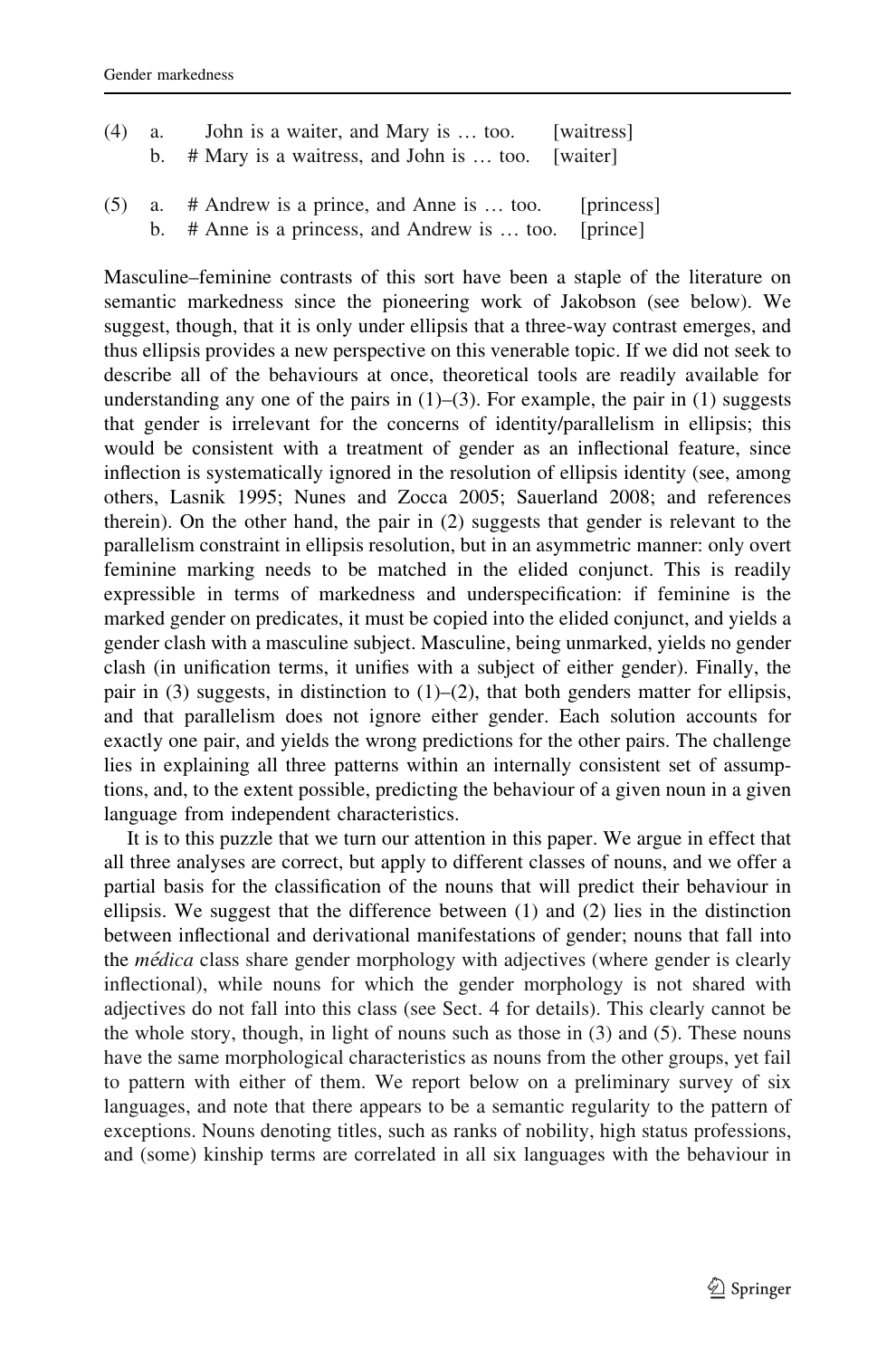(3), regardless of their morphology. We thus suggest a semantic account for these classes of nouns. Specifically, we conclude:

- (i) that the morphology does consist (for these languages) of a simple two-way opposition, with marked feminine opposed to unmarked masculine,<sup>3</sup>
- (ii) that in the case of derivational affixation, the morphologically unmarked forms are indeed semantically unmarked, but
- (iii) that certain noun stems may nevertheless carry MALE/MASCULINE as a part of their lexical semantics.

Taken together, we thus recognize a possible three-way contrast in the semantics (male vs. female vs. unspecified) even where the morphology and morphosyntax draw only a two-way distinction (feminine vs. unspecified). This, combined with the difference between derivational and inflectional expression of gender, provides an account of the varying patterns illustrated in  $(1)$ – $(3)$  and of (much of) their distribution in the languages surveyed here.

We begin the paper with a discussion of the examples that show an apparent markedness asymmetry, as in (2), situating our discussion in the general approach to markedness famously advocated by Jakobson (1932/1984). In Sect. 3 we turn to the nobility and kinship noun pattern in  $(3)$ . We return to the *médico/a* type alternation in (1) in Sect. 4. This type is, within our survey, only attested in Brazilian Portuguese. In addition to providing an account of this behaviour, we offer some rather tentative suggestions in that section as to why it is absent from the other languages considered.

# 2 Ellipsis and markedness: the actress class

The pairs in (2) and (4) showed an asymmetry regarding ellipsis. A masculine predicate noun may serve as the antecedent for an elided form with a feminine subject, but the reverse is not possible. Further examples from Russian and German are given in  $(6)$ – $(7)$ . We will refer to noun pairs with this behaviour as the *actress* class.

| (6)                   |    |                                |  |  |  |  |                                                      | a. Ivan moskvič i Marina tože. [moskvička]       |
|-----------------------|----|--------------------------------|--|--|--|--|------------------------------------------------------|--------------------------------------------------|
|                       |    |                                |  |  |  |  |                                                      | Ivan Muscovite.MASC and Marina too Muscovite-FEM |
|                       | b. |                                |  |  |  |  |                                                      | # Marina moskvič-ka i Ivan tože. [moskvič]       |
|                       |    |                                |  |  |  |  |                                                      | Marina Muscovite-FEM and Ivan too Muscovite.MASC |
|                       |    |                                |  |  |  |  | 'Ivan/Marina is a Muscovite and Marina/Ivan is too.' |                                                  |
|                       | a. |                                |  |  |  |  | Mein Onkel ist (ein) Österreicher, und meine         |                                                  |
|                       |    |                                |  |  |  |  | my uncle is (an) Austrian.MASC and my                |                                                  |
|                       |    | Tante  auch. [Österreicher-in] |  |  |  |  |                                                      |                                                  |
| aunt too Austrian-FEM |    |                                |  |  |  |  |                                                      |                                                  |

<sup>&</sup>lt;sup>3</sup> For ease of exposition we ignore the neuter gender in the languages that have it. Consideration of neuter adds nothing to the points we wish to make for the languages we are discussing; however, in some languages, neuter is used as the unmarked gender, for example, in resolution rules for mixed gender systems (Corbett 1991, p. 298 cites Icelandic as one such language).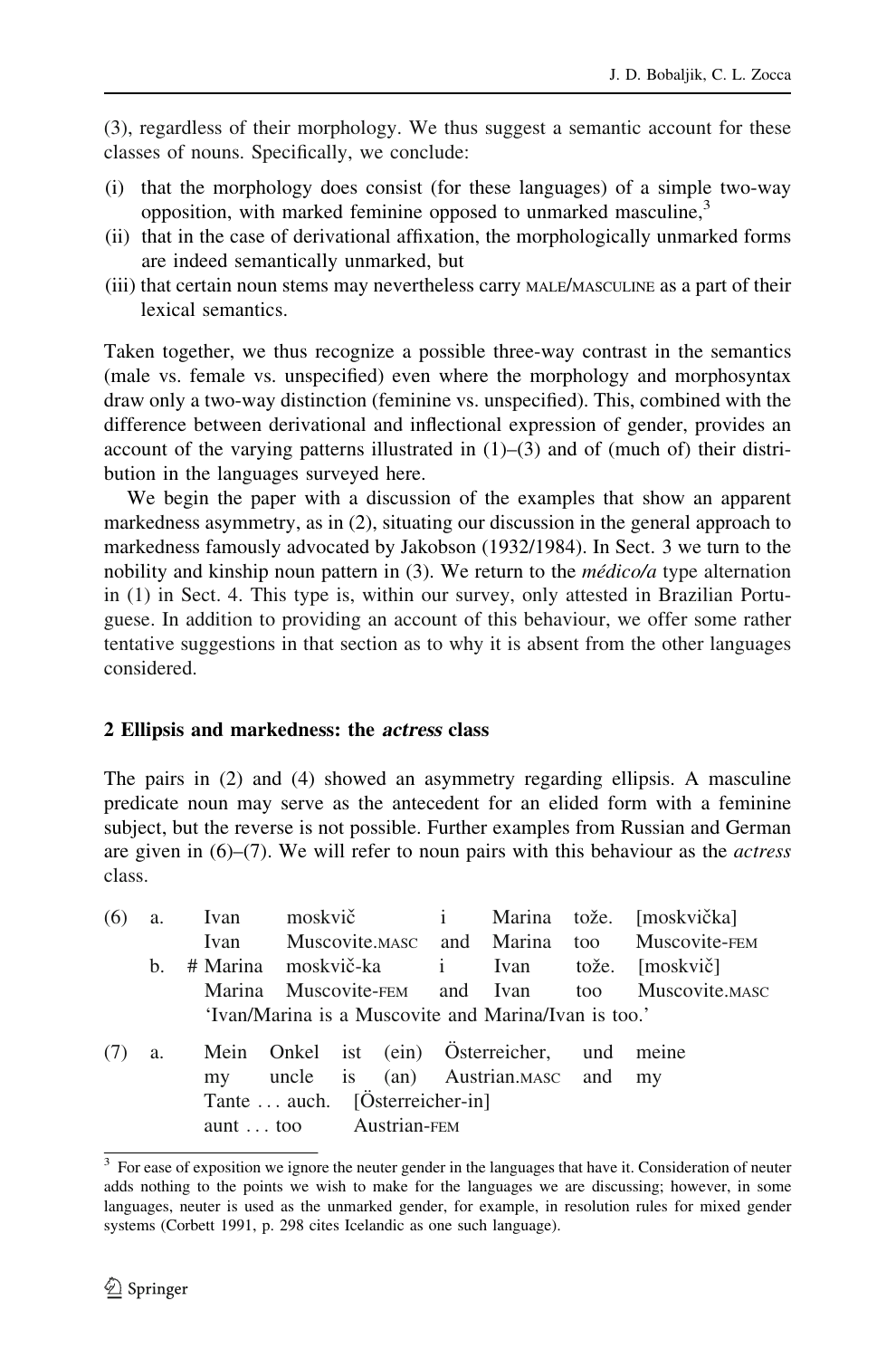|  |                             |  | b. # Meine Tante ist (eine) Österreicher-in, und Mein      |  |
|--|-----------------------------|--|------------------------------------------------------------|--|
|  |                             |  | My aunt is (an) Austrian-FEM, and my                       |  |
|  | Onkel  auch. [Osterreicher] |  |                                                            |  |
|  | uncle  too Austrian.MASC    |  |                                                            |  |
|  |                             |  | 'My uncle/aunt is (an) Austrian and my aunt/uncle is too.' |  |

These examples are typical of the behaviour of nouns in the languages we surveyed that stand in a morphological unmarked (masculine) versus marked (feminine) opposition, i.e., where the feminine is derived from the masculine by the addition of a suffix. Such nouns include names for professions, general descriptive terms for humans (e.g., German: Held/Held-in 'hero/hero-ine', Idiot/Idiot-in 'idiot', Pessimist/Pessimist-in 'pessimist', etc.), demonyms (nouns indicating place of origin or residence) in many languages (though not English), as well as many animal names (see the Appendix). We suggest that this pattern is easily understood as the product of two assumptions: (i) an identity requirement on ellipsis, and (ii) a markedness asymmetry in gender. In order to be able to discuss the contrasting behaviour with other noun classes below, we will spend some time here spelling out some of our assumptions and the analysis explicitly.

As noted, we assume that ellipsis requires identity between the elided material (noun) and the antecedent. It is immaterial to the present account whether ellipsis is copying or deletion, so long as identity is met. (We will refine this below, but not in ways that affect the points made in this discussion). The (b.) examples in (2), (4), (6), (7) are thus all excluded as gender clashes. Identity forces the elided predicate nouns to be construed as feminine, which clashes with their subjects.

Why then are the corresponding (a.) examples acceptable? To understand this requires a particular view of underspecification of gender, and we turn now to a brief aside to review the classic presentation of this perspective.

### 2.1 Jakobson's donkey sentences (a review)

In a now-famous discussion, Roman Jakobson (1932/1984, pp. 2–3) observes that a morphological markedness asymmetry in masculine-feminine pairs is paralleled by a semantic asymmetry. Specifically, where the feminine form is morphologically marked (with respect to the masculine), the use of the feminine form indicates female sex, but the use of the masculine form is, at least in certain instances, neutral as to sex. Thus, in regarding an animal of unknown sex, a speaker of Russian may ask (8a) with the masculine form, and receive an affirmative answer (as in (8b)), along with the further specification that the animal is in fact female, without contradiction.

|  | $(8)$ a. Eto osel? |                                                |  |
|--|--------------------|------------------------------------------------|--|
|  |                    | it donkey. MASC                                |  |
|  |                    | 'Is that a donkey?'                            |  |
|  |                    | b. Da. no voobšče-to èto osl-ica.              |  |
|  |                    | Yes but in.general-PRT it donkey-FEM           |  |
|  |                    | 'Yes, actually it is a jenny (female donkey).' |  |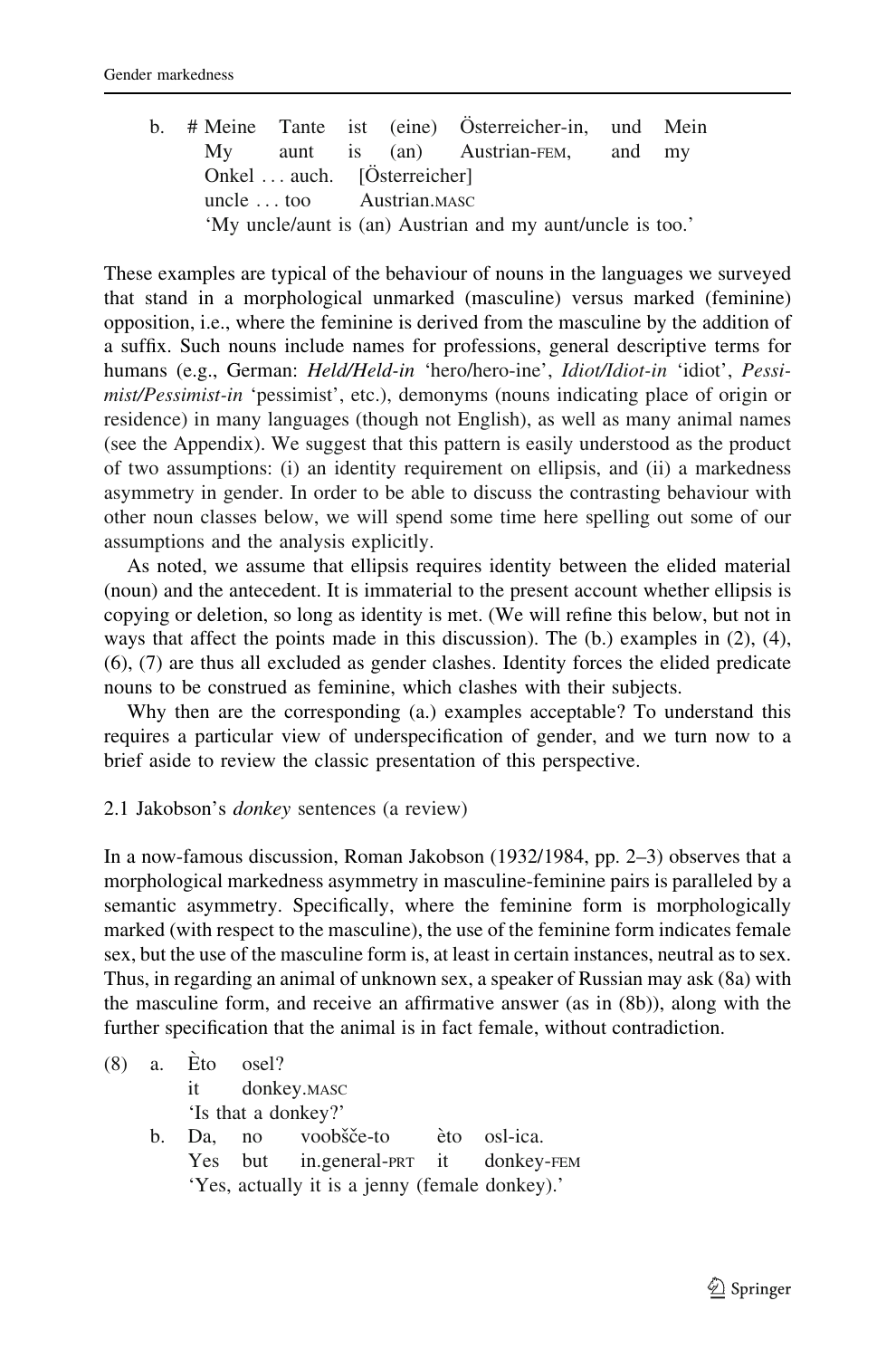On the other hand, if the question is posed with the feminine form (9a), then an affirmative answer with the opposite gender is contradictory (as in (9b)); only a negative answer is felicitous if the animal is in fact male (as in (9c)).

| (9) | а.             | Eto osl-ica? |                              |                                        |  |       |  |  |  |  |  |  |
|-----|----------------|--------------|------------------------------|----------------------------------------|--|-------|--|--|--|--|--|--|
|     |                |              |                              | it donkey-FEM                          |  |       |  |  |  |  |  |  |
|     |                |              | 'Is that a (female) donkey?' |                                        |  |       |  |  |  |  |  |  |
|     | b.             |              |                              | # Da, no voobšče-to èto                |  | osel. |  |  |  |  |  |  |
|     |                |              |                              | Yes but in.general-PRT it donkey.MASC  |  |       |  |  |  |  |  |  |
|     |                |              |                              | 'Yes, actually it is a (male) donkey.' |  |       |  |  |  |  |  |  |
|     | $\mathbf{c}$ . |              | Net, (èto) osel.             |                                        |  |       |  |  |  |  |  |  |
|     |                |              |                              | No it donkey. MASC                     |  |       |  |  |  |  |  |  |
|     |                |              |                              | 'No, it is a (male) donkey.'           |  |       |  |  |  |  |  |  |

Examples are readily replicated for various other (Indo-European) languages, as Jakobson noted, including English, as shown in (10), and German in  $(11)<sup>4</sup>$ 

|  | (10) a. Is that a lion? Yes, (more precisely) it's a lioness.                                                                                                          |
|--|------------------------------------------------------------------------------------------------------------------------------------------------------------------------|
|  | b. Is that a lioness? $# Yes$ , (more precisely) it's a lion. / No, it's a lion.                                                                                       |
|  | (11) a. Ist das ein Löwe? Ja, das ist ein-e Löw-in.<br>is that a-MASC lion.MASC Yes, that is a-FEM lion-FEM                                                            |
|  | b. Ist das ein-e Löw-in? # Ja, das ist ein Löwe. / Nein, das<br>is that a-FEM lion-FEM Yes, that is a MASC lion. MASC No, that<br>ist ein Löwe.<br>is a.masc lion.masc |

Jakobson concluded from these examples that the morphologically unmarked form is in fact also unmarked semantically. In other words, while the form with a feminine suffix marks an assertion of female sex, the form with no morphological mark (the masculine, grammatically) makes no assertion about sex. In particular, it does not assert ''not female'' (i.e., male). Jakobson extends this view to markedness in general:

if Category I announces the existence of A, then Category II does not announce the existence of A, i.e. it does not state whether A is present or not. The general meaning of the unmarked Category II, as compared to the marked Category I, is restricted to the lack of 'A-signalization' (p. 1).

The morpho-semantic markedness asymmetry that Jakobson discussed is revealed by other diagnostics as well. A well-known example (at least in the languages discussed here) is that feminine plural forms can only be used to refer to a group of

<sup>4</sup> The pattern is clear where the morphology consists of a marked (feminine) versus unmarked (masculine) opposition. The pattern breaks down when the morphology deviates from this form, as in suppletive pairings, especially where there is a specialized vocabulary that speakers are aware of, but possibly unsure about, as in the case of domesticated animals (horse/stallion/mare/etc.). We focus for now on the cases with transparent morphological markedness asymmetries, as our main point is to show that there are exceptions to the morpho-semantic parallels even where the morphology is straightforward. We return to this point briefly below.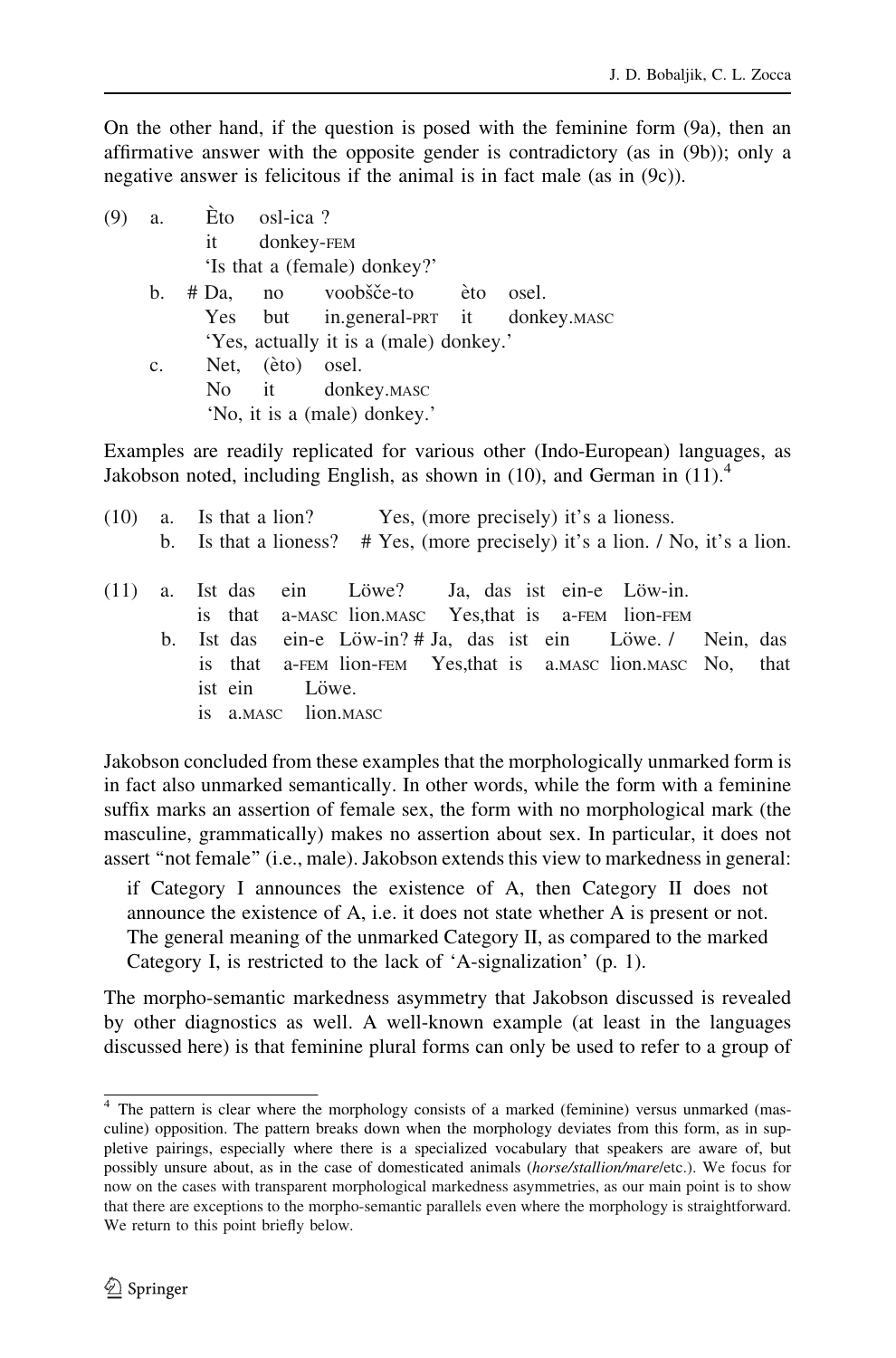females, whereas the masculine plural can be used for mixed groups, as well as allmale groups (cf. Greenberg 1966, p. 30; Corbett 1991, pp. 290–299; see especially the latter for discussion of languages which deviate from this pattern).

In our questionnaire pilot study, we established that the nouns that show an asymmetry in ellipsis contexts quite generally also pass the other diagnostics for  $f$  feminine  $\geq$  masculine markedness in that the singular masculine (but not feminine) may be used to refer to an entity of unknown gender, and that the plural masculine (but not feminine) is used to refer to groups of mixed gender.

2.2 Ellipsis and markedness

We are now in a position to return to the ellipsis asymmetry. For concreteness, we assume that gender features on a noun introduce presuppositions (cf. Cooper 1983; and more recently Heim 2008; Sauerland 2008; Percus this vol., and references therein). Thus, all else being equal, the feminine form introduces a presupposition that the referent is female, while the masculine form crucially introduces no presupposition about gender/sex. $5$ 

Consider first (4b), analyzed as in (12). The antecedent has the marked, feminine form (12a). There are two choices for resolving the ellipsis at LF (we enclose material that is elided, but interpreted at LF, within angled brackets). Resolving the ellipsis with the masculine (unmarked) form as in (12b) is semantically appropriate, but violates parallelism, as it is not identical to the antecedent. On the other hand,  $(12b')$  satisfies parallelism, but is infelicitous, as it carries the presupposition that John is female.

|  | $(12)$ a. Mary is |            |   | a waitr-ess     | and John is  too. |                              |  |  |
|--|-------------------|------------|---|-----------------|-------------------|------------------------------|--|--|
|  | PRESUPP:          |            |   | <b>FEM</b>      |                   |                              |  |  |
|  | LF: h.            |            | ∗ | and             | John is           | $\langle$ a waiter $\rangle$ |  |  |
|  |                   |            |   | <b>PRESUPP:</b> |                   | [Ø]                          |  |  |
|  |                   | $LF: b'$ . | # | and             | John is           | $\alpha$ waitr-ess>          |  |  |
|  |                   |            |   | PRESUPP:        |                   | [FEM]                        |  |  |

Now consider the reverse example (4a), with the ellipsis resolved as in (13). In this case, it is the semantically most appropriate form,  $(13b')$ , that is excluded as a parallelism violation. Our focus, then, is on (13b), the form that respects parallelism.

|  | $(13)$ LF: John is a waiter |            |                 | and Mary is too |                              |  |
|--|-----------------------------|------------|-----------------|-----------------|------------------------------|--|
|  | PRESUPP:                    |            | [Ø]             |                 |                              |  |
|  | LF: h.                      |            | and             |                 | Mary is $\leq a$ waiter      |  |
|  |                             |            | <b>PRESUPP:</b> |                 | <b>M</b>                     |  |
|  |                             | $IF: h'$ * | and             |                 | Mary is <a waitr-ess=""></a> |  |
|  |                             |            | <b>PRESUPP:</b> |                 | <b>FEM</b>                   |  |

<sup>&</sup>lt;sup>5</sup> One might hesitate about the presuppositional treatment of phi-features on the grounds that examples we treat as presupposition failures have the 'feel' of something stronger, e.g., of contradictions. We do not see that our main points would be affected if gender was taken to mark an assertion rather than a presupposition, and so see this as an issue we may put aside.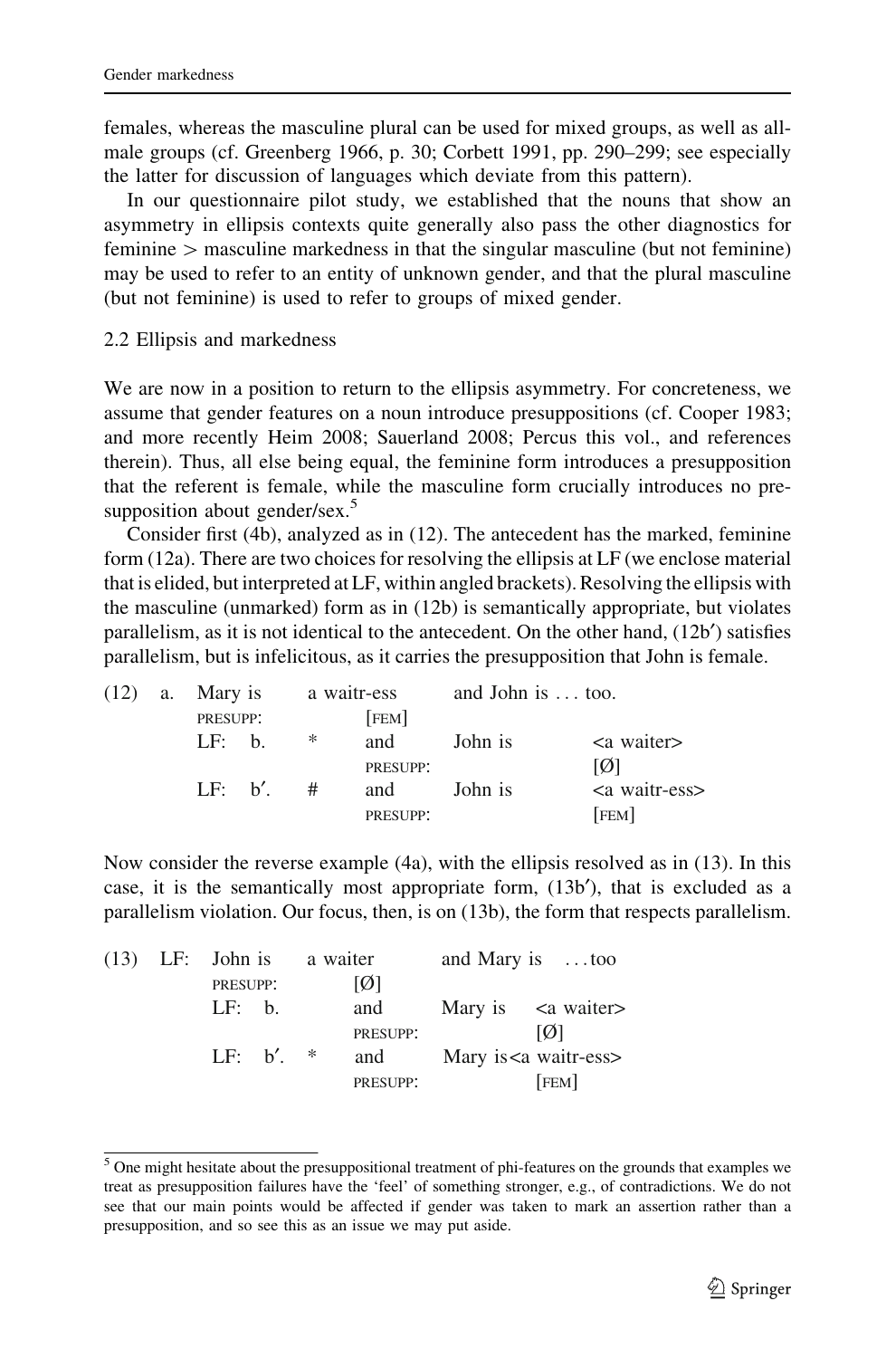Under the markedness hypothesis, waiter does not introduce a presupposition of ''not female'' but rather introduces no presupposition (about gender). Parallelism is respected by positing the unmarked form in the elided conjunct as well, but in contrast to  $(4b)/(12)$ , there is no gender clash. Mary is female, but the unmarked form introduces no presupposition and hence is compatible in principle with a subject of either sex. The sentence is thus felicitous and the markedness asymmetry accounted for directly.

The account is incomplete, though, since we must now consider the relevant forms outside of ellipsis contexts. Consider the pair in (14).

(14) a. Mary is a waitr-ess. b. # Mary is a waiter.

The judgment here is somewhat of an idealization, as some (many?) speakers of English accept forms such as (14b). (Although even speakers we consulted who accept (14b) find a contrast between that and the ellipsis context.) For other languages in our study, we generally found a contrast analogous to (14) for actress-class nouns, and typically, the contrast was sharper than in English. Compare Russian  $(15)$  to the ellipsis context in  $(6)$ , and Brazilian Portuguese  $(16)$  to  $(1)$ and  $(2)$ ,  $<sup>6</sup>$ </sup>

| (15) | a. |     | Moja sestra moskvič-ka.                       |                                 |                                                   |                                           |  |
|------|----|-----|-----------------------------------------------|---------------------------------|---------------------------------------------------|-------------------------------------------|--|
|      |    |     |                                               | my sister Muscovite-FEM         |                                                   |                                           |  |
|      |    |     |                                               | 'My sister is a Muscovite-FEM.' |                                                   |                                           |  |
|      | b. |     | # Moja sestra moskvič.<br>my sister Muscovite |                                 |                                                   | (Rothstein 1973:463)                      |  |
|      |    |     | 'My sister is a Muscovite.'                   |                                 |                                                   |                                           |  |
| (16) | a. |     |                                               |                                 |                                                   | A Maria é atr-iz / médic-a / american-a   |  |
|      |    | the |                                               |                                 |                                                   | Maria is actr-ess doctor-FEM American-FEM |  |
|      |    |     |                                               |                                 | 'Mary is an actress-FEM/doctor-FEM/American-FEM.' |                                           |  |
|      | b. |     |                                               |                                 | # A Maria é ator / médic-o / american-o           |                                           |  |
|      |    |     |                                               |                                 | the Merie is ector dector use American uses       |                                           |  |

the Maria is actor doctor-MASC / American-MASC 'Mary is an actor/doctor/American.'

Why should this be the case? Indeed, under a parallelism view of ellipsis, the unacceptable (b.) sentences in (14)–(16) are properly contained in the corresponding acceptable examples of mismatched ellipsis. We suggest that a straightforward account is available by assuming some version of a Gricean principle that favours the strongest (most explicit) form compatible with the context. For concreteness, we adopt Heim's (1991) Maximize Presupposition (cf. Sauerland 2008), where the

<sup>&</sup>lt;sup>6</sup> Rothstein notes significant variation in Russian, among speakers, and among lexical items, in the felicity of predicating a masculine noun of a feminine subject. We direct our attention here to the explanation of forms where structures like (14b) are infelicitous. Our account accommodates the variation, though, in the sense that it also readily characterizes those speakers and nouns where examples like (14b) are acceptable—in those situations, parallelism is satisfied and there is no puzzle to explain.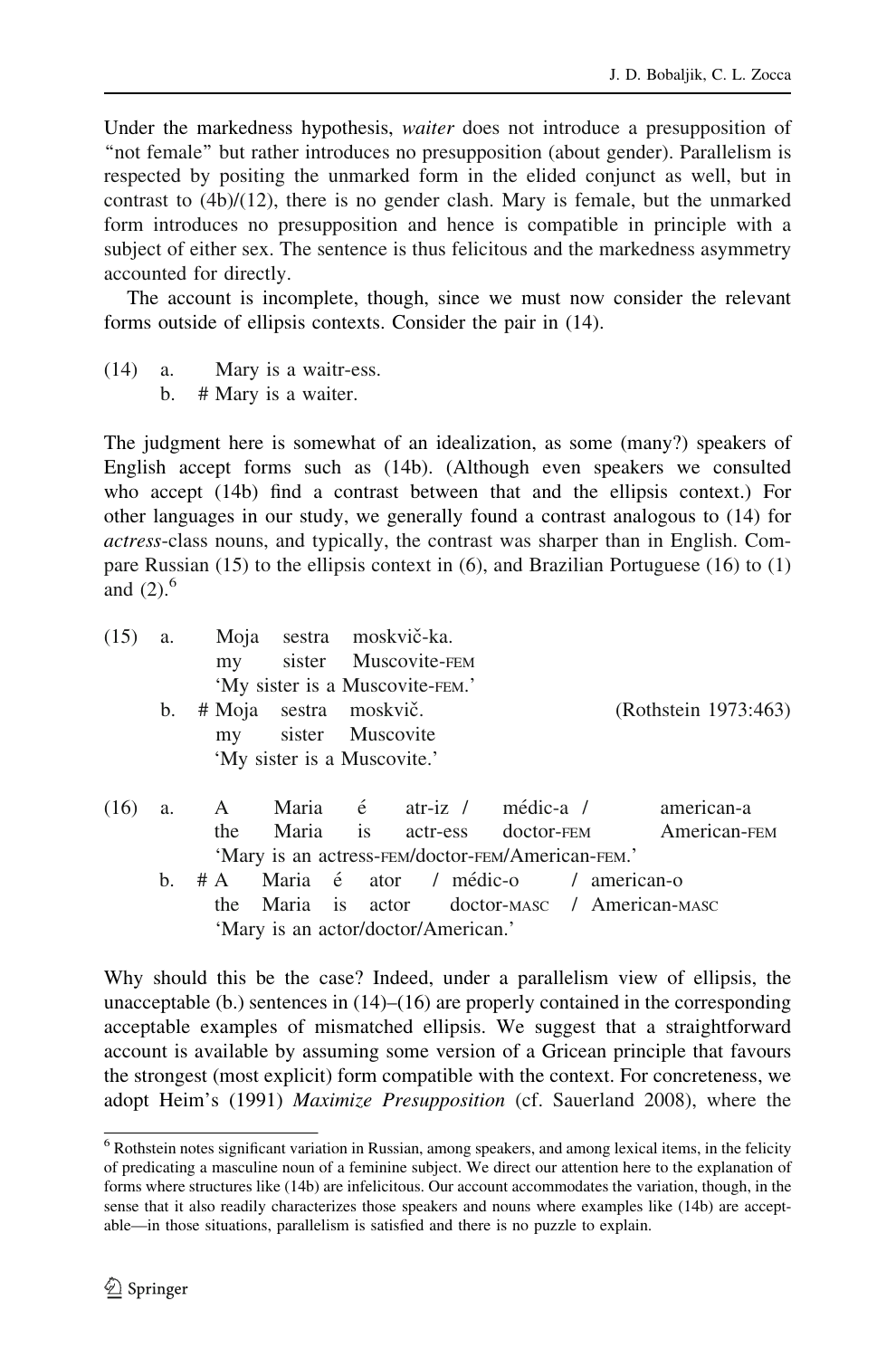relevant notion of "strength" is computed over presuppositions: since the feminine introduces a presupposition (female referent) but the masculine does not, the feminine form must be used wherever possible.<sup>7</sup> In this way, the (b.) examples in  $(14)$ – (16) are excluded as violations of Maximize Presupposition, and are not treated as true gender mismatch errors.<sup>8</sup>

What makes the ellipsis context in (13) crucially different is the parallelism requirement. In (14)–(16), there are two forms grammatically compatible with the context, and the stronger form (the feminine) is chosen in each case. But in (13), having the feminine form in the LF would violate parallelism, in failing to be identical to the overt antecedent (see  $(13b')$ ). In the special context of a mismatched ellipsis, the strongest compatible form is therefore the unmarked form (13b). This form thus (trivially) satisfies Maximize Presupposition, despite having no gender presupposition. In sum, this ultimately Gricean account, coupled with the underlying markedness asymmetry and the parallelism condition on ellipsis, straightforwardly covers the general pattern seen in English, German, Russian, Brazilian Portuguese, etc. Yet in all of these languages, the pattern expected on the account just given fails to materialize with a different class of nouns. It is to this that we turn next.

#### 3 Noble exceptions: the princess class

Although we now appear to understand the workings of the ellipsis diagnostic, the test fails to reveal an expected markedness asymmetry with nouns denoting titles/ ranks. The examples in  $(17)–(20)$  constitute near-minimal pairs with those considered above. In particular, they show the same morphological structure/ alternations as the actress-type nouns, yet contrast in their semantic behaviour, as revealed in ellipsis. We will refer to these as *princess*-type nouns. (18)–(20) are German, Russian and B.P., respectively.

|  | $(17)$ a. # Humperdinck is a <b>prince</b> and Buttercup |  |  |                                                        |  | is too. [princ-ess] |
|--|----------------------------------------------------------|--|--|--------------------------------------------------------|--|---------------------|
|  | b. # Buttercup                                           |  |  | is a <b>princ-ess</b> and Humperdinck is too. [prince] |  |                     |

- $(18)$  a. # Otto war (ein) **König** und Edith ... auch. [König-in] Otto was a king and Edith also queen-FEM 'Otto was a king, and Edith was too.'
	- b. # Edith war (eine) **König-in** und Otto ... auch. [König] Edith was a queen -FEM and Otto also king 'Edith was a queen, and Otto was too.'

<sup>&</sup>lt;sup>7</sup> Alternatively, this could be a morphological principle, such as Andrews's (1990) Morphological Blocking Principle. In the text, we treat the principle as pragmatic, though nothing of substance would change in the account if it is morphological. See also note 5.

<sup>&</sup>lt;sup>8</sup> On our reading, Jakobson tacitly held such a competition-based view, inasmuch as he took the unmarked form to assert [NOT F] just when it is juxtaposed with the marked member of the opposition. Thus, the example "net—osel" in (9c) is meaningful, and specifically means that the animal is masculine, in effect by asserting that the unmarked form is the strongest form that may be truthfully used. Given two natural genders, the denial of feminine invites the inference of masculine sex.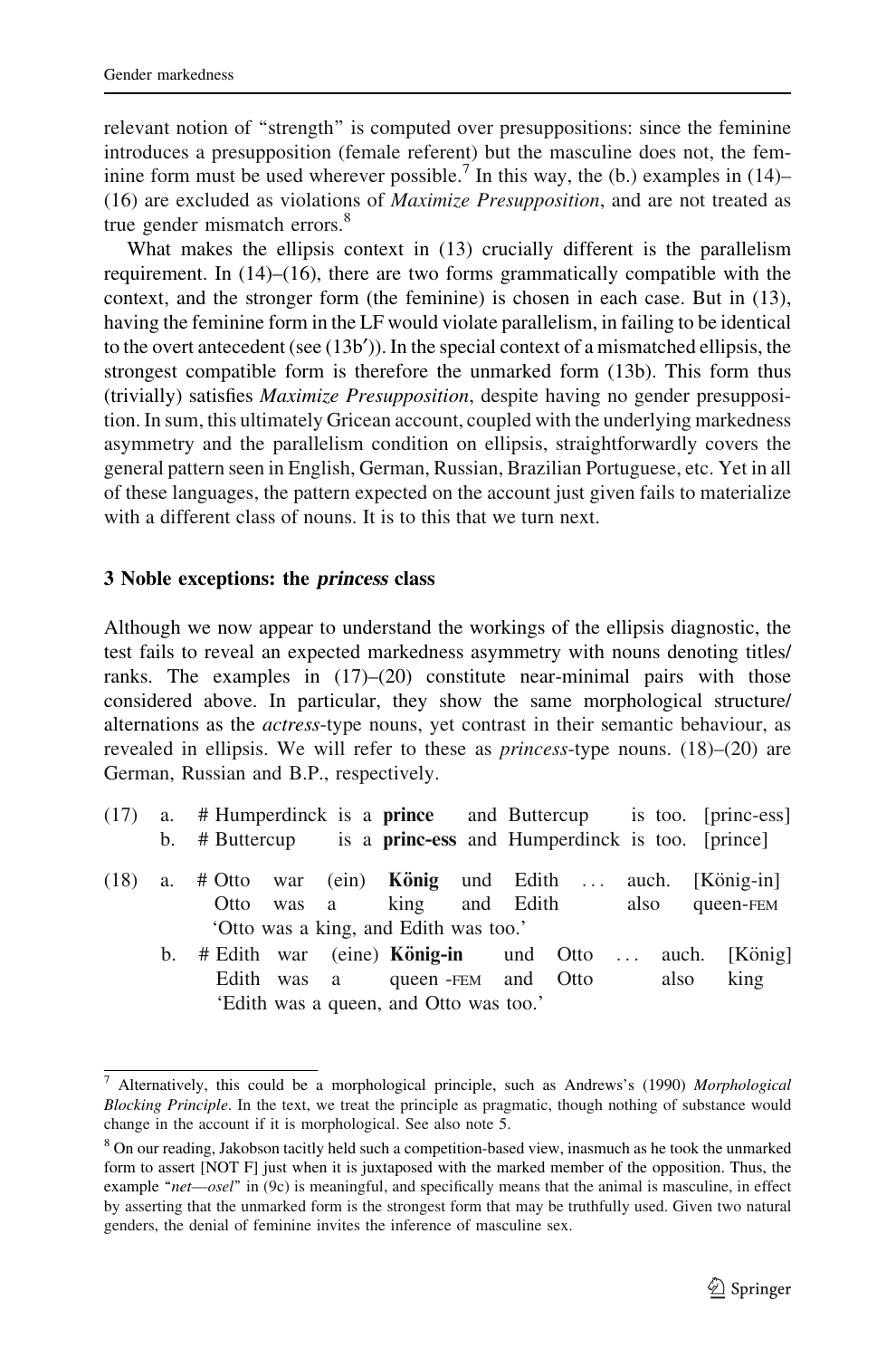- (19) a. # Dolgorukij  $\text{knjaz'}$  i Volkonskaja tože. [knjag-inja] Dolgorukij prince and Volkonskaja too princ-ess 'Dolgorukij was a prince, and Volkonskaja was too.'
	- b. # Volkonskaja **knjag-inja** i Dolgorukij tože.[knjaz'] Volkonskaja princ-ess and Dolgorukij too prince 'Volkonskaja was a princess, and Dholgorukij was too.'
- (20) a. # Aquele senhor é **barão** e aquela senhora também é. [baron-esa] that mister is baron and that mrs. also is baron-ess 'That man is a baron, and that woman is too.'
	- b. # Aquela senhora é **baron-esa** e aquele senhor também é. [barão] that mrs. is baron-ess and that mister also is baron 'That woman is a baroness, and that man is too.'

We tentatively include kinship terms in the *princess* class, as the following examples from Brazilian Portuguese and German illustrate, although we note that there was variation here and some kinship nouns for some speakers patterned instead with the *actress* class.<sup>9</sup>

- $(21)$  a. # O Claudio e´ um ti-o meu e a Denise também e $\epsilon$ . [ti-a] the Cláudio is an uncle my and the Denise also is aunt 'Claudio is an uncle of mine, and Denise is too.'
	- b.  $# A$  Denise é uma ti-a minha e o Cláudio também é [ti-o] the Denise is an aunt my and the Cláudio also is uncle 'Denise is an aunt of mine, and Claudio is too.'
- (22) a. # Der Richard ist ein Schwäger von mir, und die the Richard is a broth.-in-law of me and the Christine auch. [Schwäger-in] Christine also sister-in-law 'Richard is a brother-in-law of mine, and Christine is too.'
	- b. # Die Christine ist eine Schwäger-in von mir, und der the Christine is a sist.-in-law of me and the Richard auch. [Schwager] Richard also bro-in-law 'Christine is a sister-in-law of mine, and Richard is too.'

 $9$  Enkel~Enkelin 'grandchild' showed *actress*-class behaviour for one of two German speakers initially consulted, while Vorfahre~Vorfahrin 'forbearer' did for both speakers. Kinship terms presented an additional complication in that quite a few show suppletive gender pairs across languages: father~mother (\*father-ess); uncle-aunt etc. We have found no suppletive pairs that pattern with the actress or médica classes. This could be because suppletive pairs are predominant in kinship and nobility semantic fields; alternatively, it could be that the nouns in such gender pairings are not grammatically related to each other at all, and thus do not involve (true) suppletion at all (contra Osthoff 1899; see Corbett 2007 and references therein for discussion).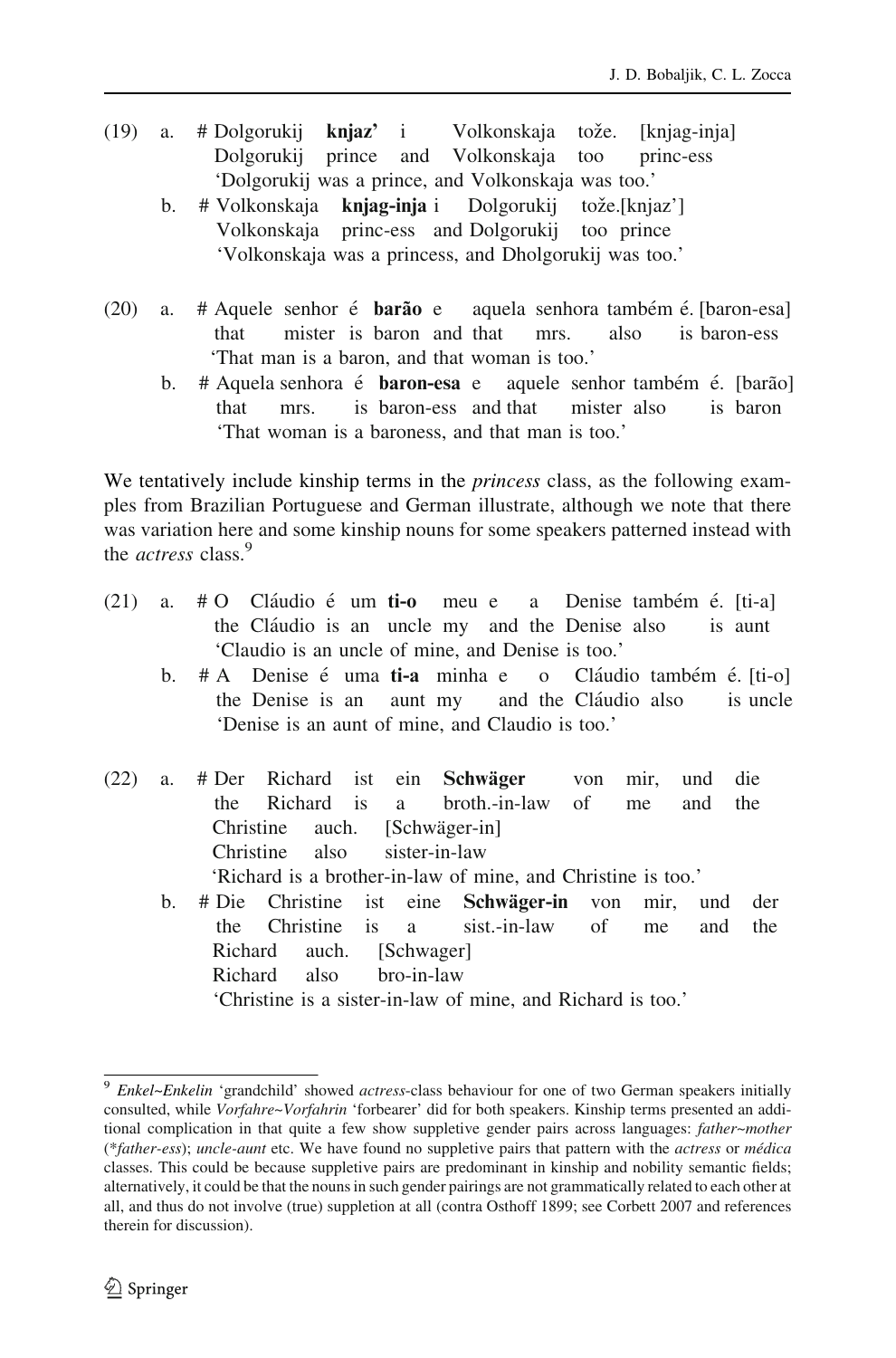The striking property of nouns of the *princess* class is that both the masculine and feminine forms pattern as marked, under the ellipsis test. That is, they both fail to license ellipsis of the contrasting gender.<sup>10</sup> These same pairs also fail to show a markedness asymmetry under other diagnostics mentioned above. For example, in contrast to *actress* nouns, neither the masculine nor feminine singular can be used for a referent of unknown gender; compare (23a) and (24a).

|  | $(23)$ a. Is there a waiter in that picture?<br>b. Is there a waitress in that picture? $\#Yes - John$ .         | $?Yes - Mary.$           |
|--|------------------------------------------------------------------------------------------------------------------|--------------------------|
|  | $(24)$ a. Is there a prince in that picture?<br>b. Is there a princess in that picture? $#Yes - Prince$ William. | $\#Yes - Princess$ Anne. |

Likewise in plurals there is a contrast between *actress* nouns and *princess* nouns:

|  | $(25)$ a. <i>waiters</i> all males | OR | group of mixed gender                                      |
|--|------------------------------------|----|------------------------------------------------------------|
|  |                                    |    | b. <i>princes</i> all males only NOT group of mixed gender |

This behaviour is fairly consistent for the princess class of nouns among the languages we surveyed. $11$ 

The princess class is not a natural class in terms of morphological structure; indeed, the majority of the nouns considered show the same morphological pattern and range of feminine affixes as the actress-class nouns. However, the class is fairly well-defined semantically, and the membership of this class (at least for nobility nouns) is consistent across the languages surveyed. We therefore conclude that the account of this class must lie in the lexical semantics of these nouns. Specifically, we conclude that surface morphological parallels such as: Löwe : Low-in  $::$  König : König-in, mask an underlying difference. Noun stems such as Löwe 'lion' are morphologically unmarked and unspecified for gender semantically, but *princess*-class nouns like  $K\ddot{o}niq$  are semantically specified for masculine

<sup>11</sup> There was some discrepancy in the judgment for plurals. One Spanish consultant reports it to be acceptable to use reyes ('kings') to refer to a group containing kings and queens, as in (i):

(i) Habı´a much-os rey-es en la boda, entre ellos: have many-M.PL king-M.PL in the wedding among them:

Juan II de Dinamarca, Felipe VI de España y Cristina III de Suecia John II of Denmark, Philip VI of Spain and Christina III of Sweden

 $10$  Spathas (2008) reports similar behaviour for kinship nouns in ellipsis in Greek, a language we have not investigated further. For Spanish, the symmetrical behaviour of this noun class is also observed under nominal ellipsis in non-predicate position, as (i) illustrates.

<sup>(</sup>i) #Juan visito a su  $\frac{t_i'}{c}$  y Pedro prometio<sup>i</sup> visitar a la  $\frac{t_i'}{c}$  de él.<br>Juan visited to his uncle and Pedro promised visit to the aunt of he Juan visited to his uncle and Pedro promised visit #'Juan visited his uncle, and Pedro promised to visit his [i.e. aunt]'. (Kornfeld and Saab 2004)

<sup>&#</sup>x27;There were a lot of kings in the wedding. Among them: Juan II of Denmark, Philip VI of Spain and Christina III of Sweden.'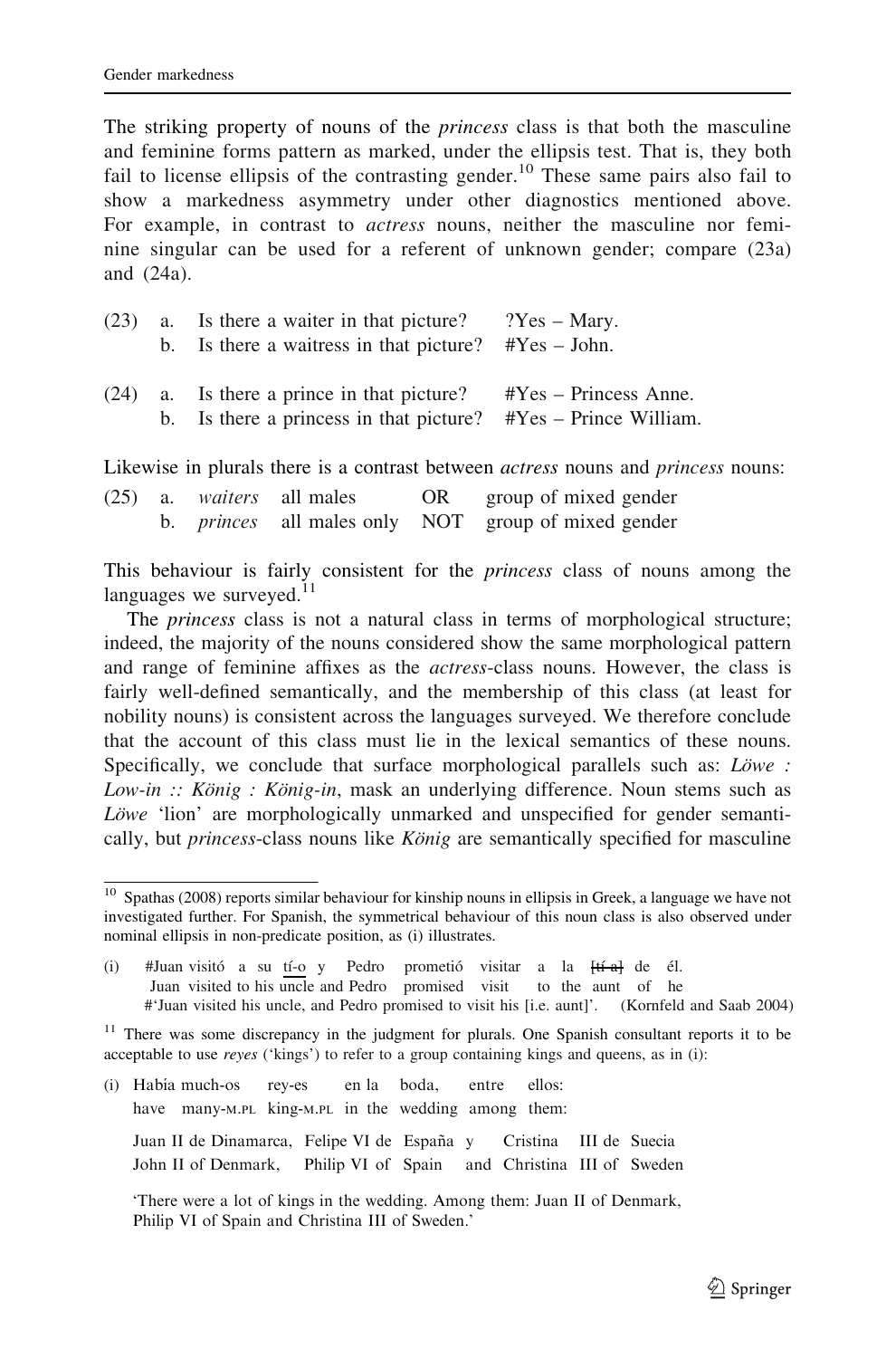gender, as a part of their lexical meaning, despite being morphologically unmarked.<sup>12</sup>

This assumption allows us to describe the behaviour of this class under ellipsis. Since both the masculine and feminine forms for these nouns carry gender as a part of their meaning, there is no legitimate resolution in cases of gender conflict under ellipsis. This is shown in (26), which provides a minimal contrast to (13). Under our analysis, the assertion that *Anne is a prince* is false, in virtue of the lexical meaning of prince. This contrasts with Maria is a waiter in (13b), which is not false, but merely infelicitous outside of the ellipsis context (due to Maximize Presupposition). This contrast in the lexical specification of gender of the root noun accounts for their varied behaviour in ellipsis.<sup>13</sup>

(26) #Andrew is a prince and Anne is <a prince> too. MASC MASC

The conclusion we are all but forced to is that lexical entries for nouns show a three-way contrast in gender specification: male versus female versus unspecified, even though in the morphology, there is only a two-way distinction: feminine versus unmarked.<sup>14</sup> The morphological category of not-feminine will thus include nouns that are specified as male (such as prince) and those not specified for gender (such as actor, lion, etc.).

It should be noted at this point that we must recognize an ambiguity or vagueness in the meaning of the feminine suffix(es), depending on whether it adds or changes gender information. The meaning appears to be essentially additive/intersective when it attaches to an unmarked stem (a *lioness* is a [female] and a [lion]), since this kind of stem by definition has no gender information to begin with. However, under the view presented here, it cannot be simply additive for nobility nouns: if it is part of the lexical semantics of prince that a prince is male, then a princess (i.e. 'female prince') should be a contradiction. The meaning of -ess must instead be something more like 'the female counterpart to X', where the specific nature of the 'counterpart' relation is left somewhat vague (and thus established by convention). This seems to us to be essentially correct for nobility nouns; compare, for example, the range of meanings of English *princess*: the daughter of a monarch, or the wife of a prince. Similarly German *König-in* 'queen' (like English *queen*) refers either to a female monarch or to the wife of a (male) monarch. We take it that this is not a matter of ambiguity as such, but rather vagueness, and that the 'counterpart' meaning may subsume the general 'female X' meaning seen with *actress*-class nouns.

<sup>&</sup>lt;sup>12</sup> We take no stand here on whether there is a grammatical feature MASC in these systems, or whether MALE may be a part of the lexical semantics for these roots, as it is in nouns such as *bachelor* that do not have a feminine correspondent. Our view is that the morphology is underspecified, as detailed in the main text, and thus it does not matter how the male-ness of nouns is lexically coded.

<sup>&</sup>lt;sup>13</sup> Note that on our analysis, sentences like: Anne is a prince and Maria is a waiter (14b) are both expected to be unacceptable, but for different reasons. It seems that this may be reflected in actual usage, inasmuch as the latter shows a good deal of variation in acceptability, where the former (so far as we can determine) does not.

<sup>&</sup>lt;sup>14</sup> This conclusion is contrary to a strong reading of Jakobson, such as that advocated in Lumsden (1992), in which the unmarked gender is always unspecified.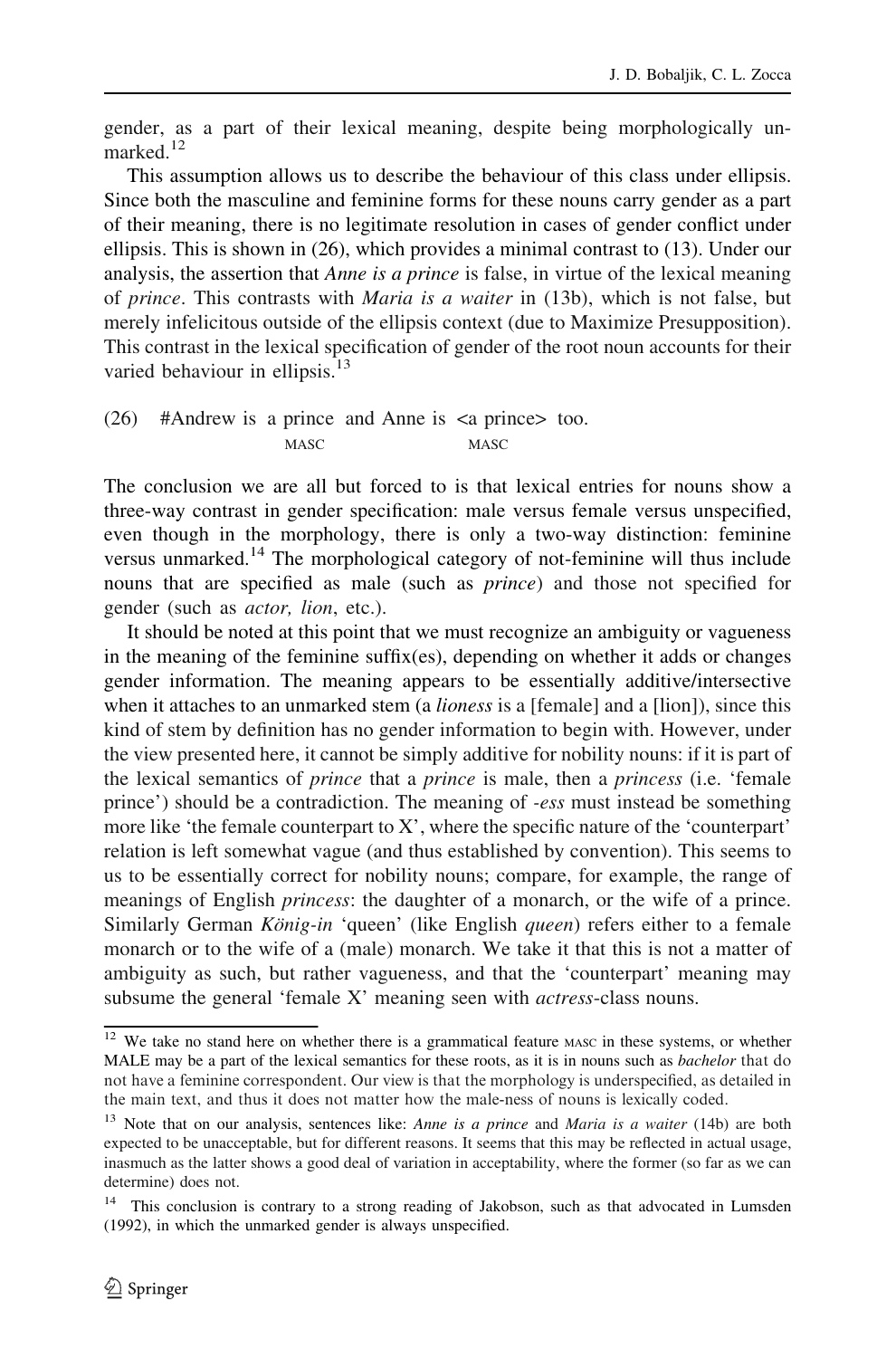We might hazard to speculate further that the reason nobility nouns have the structure they do lies in the social/historical convention (at least in Western Europe) whereby titles of rank accrue only secondarily to women. As a matter of culture, the relationship of prince:princess, king:queen etc. is inherently asymmetrical in a way in which profession nouns, demonyms, animal terms etc. are not. In addition to the obvious fact of a male-prioritizing line of ascension (a queen is the reigning monarch only when there is no male member available) there is also an asymmetry in the bestowing of titles via marriage—when a king or prince marries, his wife becomes a queen, resp. princess, but when a queen or princess marries, her spouse does not receive the counterpart title of king, resp. prince. It may be this cultural fact that finds itself linguistically manifest, via the meaning of nobility noun roots, in the special behaviour of nobility nouns in ellipsis. This speculation would, if substantiated, require us to qualify the basis of our semantic classification. Specifically, we are led to predict that profession nouns would pattern with nobility nouns in the princess class wherever these nouns are used in a title-like fashion (for men), with marked feminine forms extended to wives by courtesy.

In fact, there is some evidence, at least from Brazilian Portuguese, that this might be correct. The noun *embaixador* 'ambassador' has two corresponding feminine forms: embaixadora and embaixatriz. The former refers to a female ambassador, the latter to the wife of an ambassador.<sup>15</sup> Now, consider the behaviour of *embaixador* under ellipsis. The acceptability of the masculine form in the first conjunct, when the subject of the second is feminine, depends crucially on which of the two feminine meanings is to be construed, as shown in (27). The overt material is the same in both examples, but the ellipsis is licit only in case Maria is an ambassador in her own right (the construal of *embaixador* as a profession), and not if Maria is the wife of an ambassador (the construal of embaixador as a title).

| (27) | a.      | $\Omega$ |                | João é embaixador e a                 |  |       | Maria também | é.            |
|------|---------|----------|----------------|---------------------------------------|--|-------|--------------|---------------|
|      |         | the      |                | João is ambassador and the Maria also |  |       |              | <b>1S</b>     |
|      |         |          | [embaixador-a] |                                       |  |       |              |               |
|      |         |          | ambassador-FEM |                                       |  |       |              |               |
|      | $h_{-}$ | #O       |                | João é embaixador e a                 |  | Maria | também       | é.            |
|      |         | the      |                | João is ambassador and the Maria also |  |       |              | <sup>is</sup> |
|      |         |          | [embaixatr-iz] |                                       |  |       |              |               |
|      |         |          | ambassador-FEM |                                       |  |       |              |               |
|      |         |          |                |                                       |  |       |              |               |

This pattern conforms to our predictions. Under the professional construal, the recovered form in the ellipsis does not specify gender, and is true (she is an ambassador, and female). Under the titular construal, however, the form that satisfies parallelism in ellipsis yields a false assertion, when predicated of *Maria*, as she does not bear the title in her own right. Another example comes from pre-revolutionary Russian, where the feminine suffix–ša was added to high-status professional titles for

<sup>&</sup>lt;sup>15</sup> Note that this is not a matter of the morphemes themselves. The  $-or/riz$  alternation does not exclusively refer to the 'wife of' counterpart relation, cf. ator/atriz 'actor/actress' discussed above. Note that the embaixador/embaixadora alternation is actually in the médica class discussed below, though this is not relevant to the point being made here.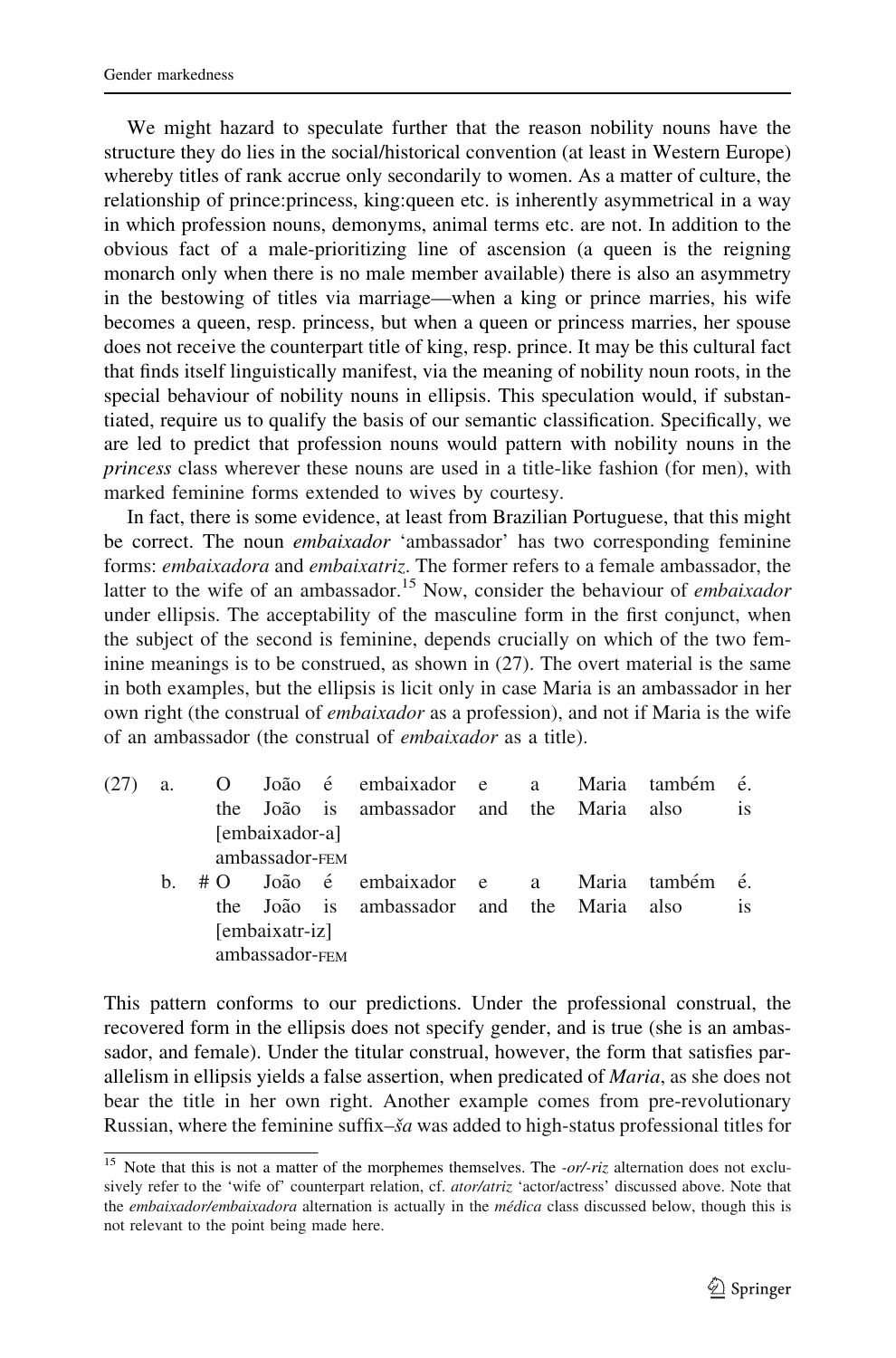the wife of the profession holder (*doktor/doktor-ša*); we would of course expect these noun pairs to pattern with (or more accurately 'to have patterned with') the titular use of embaixador.<sup>16</sup> The fluidity of the notion of "high status" may shed light on some speaker variation we have encountered. A reviewer suggests that in the Dutch pair boer/boerin 'farmer (m/f)', the female boerin may mean either a female farmer or the wife of a farmer, a view confirmed by the entry in Van Dale's Groot Woordenboek der Nederlandse Taal which gives: 'wife of the farmer' and also 'woman belonging to the farmer-class'. Another Dutch speaker consulted felt by contrast that *boerin* could not be used (except with humorous intent) to denote the wife of a farmer, if she herself was not involved in the farming. A similar disagreement characterized the intuitions of two German speakers consulted regarding the cognate Bäuerin (corresponding to masculine *Bauer*). Tellingly, perhaps, the disagreement about whether the German Bäuerin may denote the wife of a farmer appeared to correlate with differences in the understanding of the term *Bauer*. The speaker who permitted the 'wife of' reading noted that Bauer/Bäuerin requires more than simply working on a farm, but implies also (at least) ownership of the land, and thus arguably relative status; but for the speaker who took Bäuerin only to mean a female Bauer, the connotations of the noun were broader, encompassing those who work or live on farms, and perhaps rural inhabitants generally.<sup>17</sup> We may thus perhaps understand some of the speaker variation encountered with this term as reflecting variation in the status attributed to its denotation, which plays out in a predictable fashion in the range of meaning available to the feminine form.

In sum, we have offered here a (loose) semantic characterization that we take to underlie the classification of nouns into the *princess* class or the *actress* class. Before moving on to the third class of nouns (the *médica* class), we wish to briefly address an alternative account of similar facts advanced in Haspelmath (2006), embedded in a broad critique of markedness in general. Haspelmath notes that prince/princess and king/queen do not show the standard Jakobson/Greenberg markedness asymmetry, and in particular, that the masculine member of each pair is restricted to meaning males only. Rather than pursuing a semantic account, as we have done (with a language-external grounding in sociological facts), Haspelmath argues that the key factor in explaining the variable behaviour of unmarked (typically, masculine) nouns with respect to semantic markedness criteria is the relative frequency of use of the marked (feminine) noun as compared to the unmarked. His contention is that, to the extent that the feminine term in a masculine:feminine pairing is rare, the masculine will have a correspondingly wider distribution, encompassing reference to females as well as to males. Thus, he states: ''in the pair dog/bitch, bitch has a much lower proportional frequency than queen has in the pair  $king/queen$ , so it is not surprising that it behaves more like a hyponym of  $dog$ " (p. 53). Haspelmath does not provide numerical evidence to support his claims, however. So, as a first approximation to quantifying this, we conducted a small

<sup>&</sup>lt;sup>16</sup> For discussion of this suffix in Russian, and the complications it has engendered in twentieth-century usage of gender designators with profession nouns, see Comrie and Stone (1978, Chap. 6) and Rothstein (1973).

<sup>&</sup>lt;sup>17</sup> Thus *Bauer/Bäuerin* is translated both as 'farmer' and as 'peasant/peasant-woman' (among other terms) at http://dict.leo.org [consulted May 2009].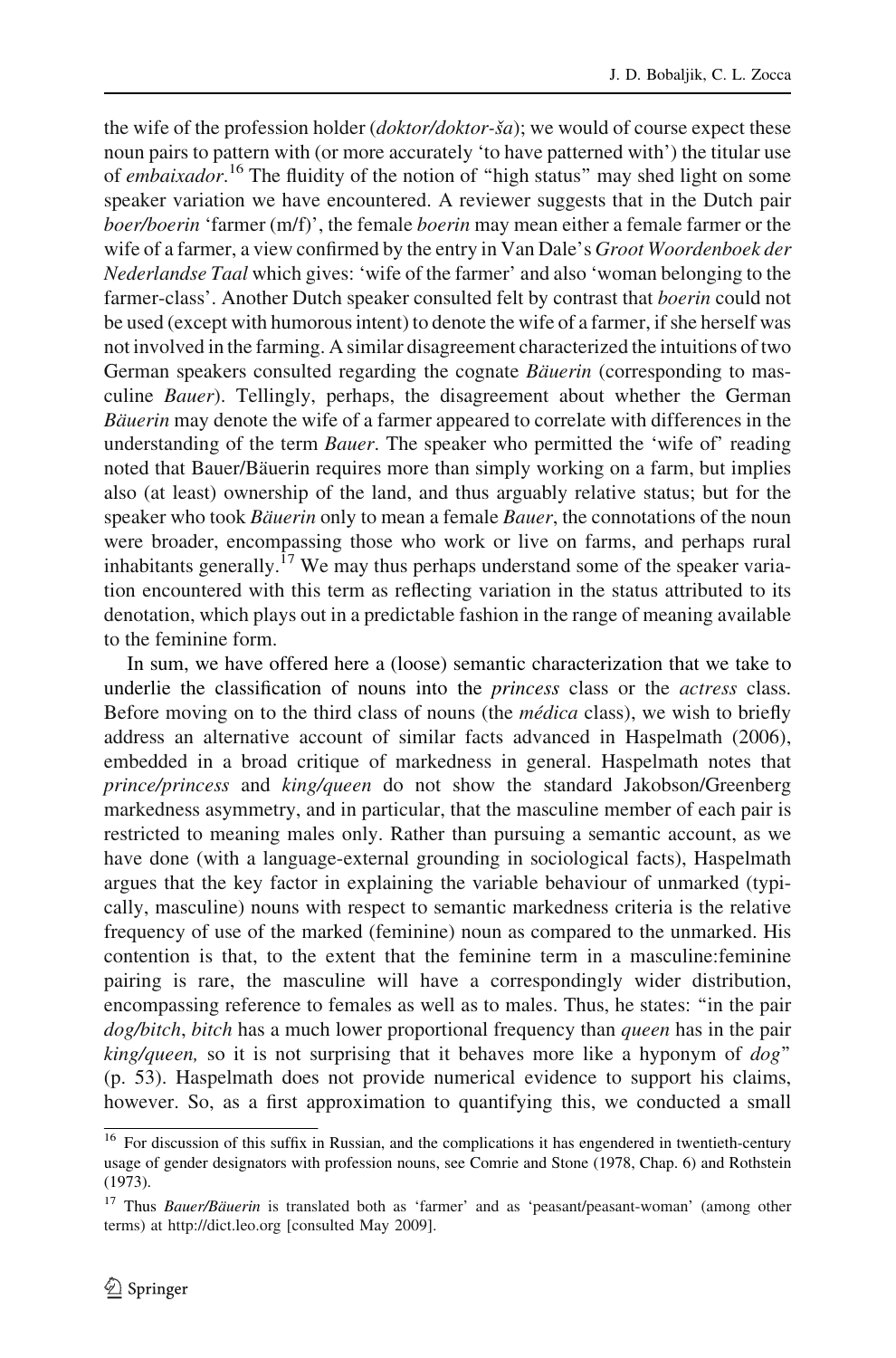sampling of the British National Corpus for eight male:female pairings in English. While there is indeed a sizeable difference between  $dog/bitch$  and  $king/queen$ (Haspelmath's primary examples), this difference does not appear to generalize in the manner suggested by Haspelmath. Our results are given in  $(28)$ .<sup>18</sup>

| Masculine | <b>Occurrences</b> | Feminine  | <b>Occurrences</b> | Proportion M/F |
|-----------|--------------------|-----------|--------------------|----------------|
| lion      | 2153               | lioness   | 70                 | 30.76          |
| priest    | 3274               | priestess | 109                | 30.04          |
| dog       | 12406              | bitch     | 1006               | 12.33          |
| duke      | 3552               | duchess   | 849                | 4.18           |
| actor     | 3540               | actress   | 1051               | 3.37           |
| baron     | 795                | baroness  | 239                | 3.33           |
| waiter    | 1005               | waitress  | 353                | 2.85           |
| king      | 11045              | queen     | 4399               | 2.51           |
| prince    | 3774               | princess  | 1743               | 2.17           |
|           |                    |           |                    |                |

|  |  |  | (28) Proportional frequency (male/female) for English gender pairings |  |  |  |
|--|--|--|-----------------------------------------------------------------------|--|--|--|
|--|--|--|-----------------------------------------------------------------------|--|--|--|

Under Haspelmath's proposal, the greater the proportion of masculine to feminine forms in the corpus, the greater the likelihood that the masculine form will behave in the manner we (following Jakobson and others) have termed unmarked. Conversely, the smaller the proportion, the more likely it is that the masculine form will be limited to male reference. Thus *dog* outnumbers *bitch* at  $12^{1/3}$ :1, and *dog* is not restricted to males, while *king* outnumbers *queen* only  $2^{1}/_{2}$ :1, and *king* is restricted to males. However, the proposed correlation breaks down quickly in the small sample we examined. The actress-class nouns (*actor, waiter*) are interleaved among the princess-class nouns (duke, baron, king, prince), and all show roughly comparable proportions of masculine to feminine forms, but strikingly different behaviour under markedness diagnostics. At the opposite end of the spectrum, while the gender-neutral *lion* outnumbers *lioness* at about 30:1 in the corpus, the (arguably) high-status denoting *priest*, which for many speakers permits male reference only and is thus in the *princess* class, outnumbers the female *priestess* by a similarly wide margin. In sum, for the results we have been able to obtain, over an admittedly

<sup>&</sup>lt;sup>18</sup> The figures are taken from Adam Kilgarriff's frequency lists [http://www.kilgarriff.co.uk/bncreadme.html, consulted May 2009]. For number of occurrences, the lemmatised list was used whenever both members occurred on that list, otherwise, figures are from the raw lists. Various qualifications detract from the usefulness of this data. For example, the frequency count for *bitch* is limited to occurrences of that word as a noun. However, the list does not distinguish between the sense of 'female dog', and the figurative (derogatory) sense. We included this item because it is Haspelmath's prime exemplar. Note though that correcting for this (by subtracting the figurative uses of bitch) will only increase the proportion of occurrences of *dog:bitch* and will thus not affect Haspelmath's point or our response.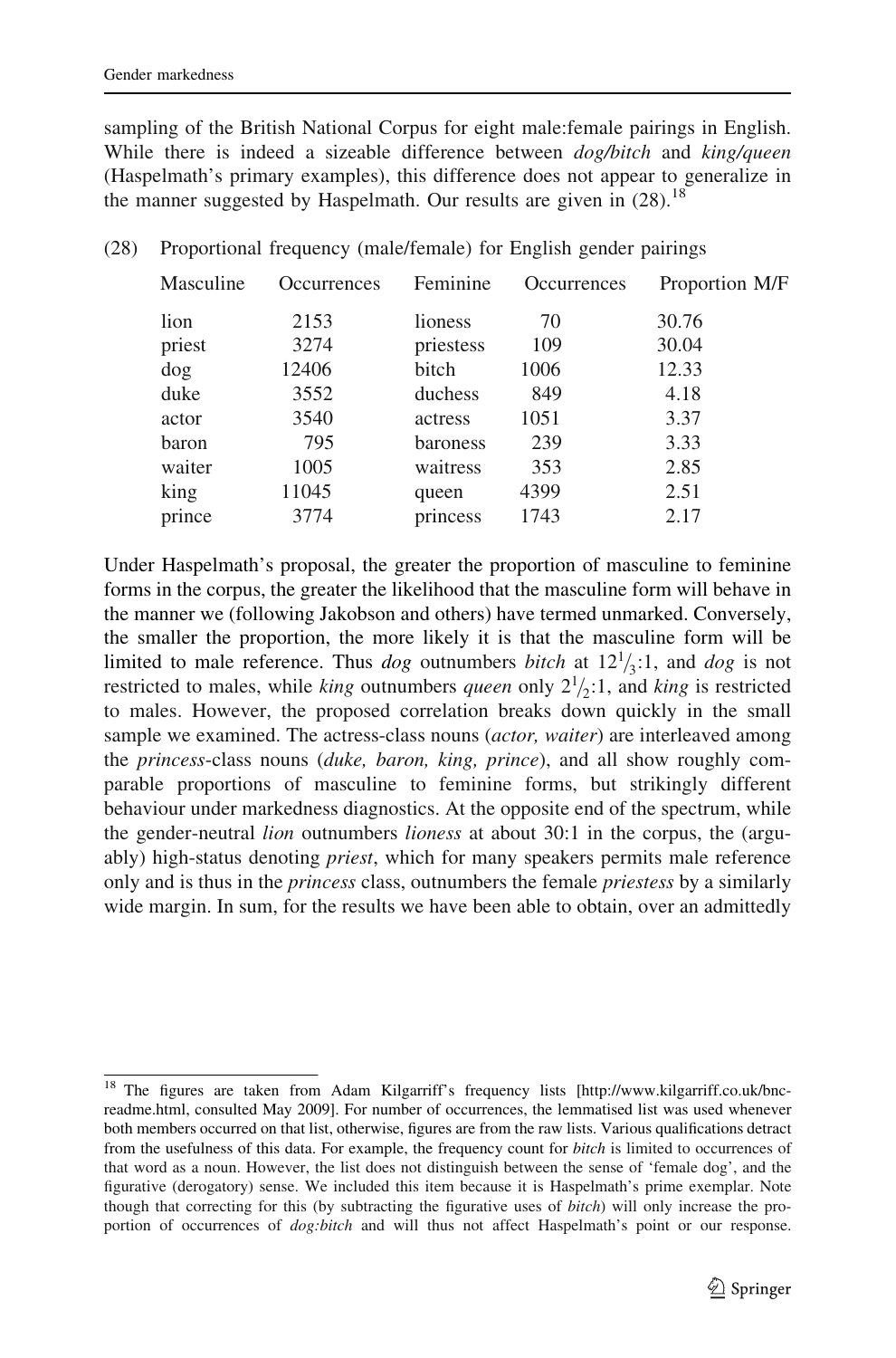small sample, Haspelmath's proposed correlation between proportional frequency and semantic markedness effects is strikingly not supported.<sup>19</sup>

### 4 Inflection versus derivation: the *médica* class

In the preceding section, we argued that nobility nouns (and some kinship terms) constitute a systematic exception to an otherwise regular markedness asymmetry in morphology and semantics. We understand this exception in terms of a distinction in the semantics of gender and noun roots, ultimately, we speculate, with a cultural (extralinguistic) basis. We now return to another class of nouns that fails to show the expected markedness asymmetry in ellipsis (or does so only very weakly), but for which no semantic characterization seems forthcoming. This class of nouns is represented by the BP pair *médico/médica*. This class is essentially restricted to BP within our sample, but within that language, it is a significant class.

Nouns of the *médica* class differ from those of both previously discussed classes, in that, for *médica*-class nouns, either form licenses the ellipsis of the other, with at worst a mild oddness to (29b), which stands in contrast to the strongly infelicitous examples considered above, such as (2b).

|  |  | (28) a. O Pedro é médic-o e a Marta também é [médic-a]    |  |  |  |
|--|--|-----------------------------------------------------------|--|--|--|
|  |  | the Pedro is doctor-masc and the Marta also is doctor-FEM |  |  |  |
|  |  | b. A Marta é médic-a e o Pedro também é [médic-o]         |  |  |  |
|  |  | the Marta is doctor-FEM and the Pedro also is doctor-MASC |  |  |  |

Nouns of the *médica* type show this particular behaviour in the ellipsis test, but on the other markedness diagnostics, they pattern together with the regular nouns displaying a gender asymmetry (the *actress* class). Thus:

(29) a. as médicas a group of female doctors only b. os médicos a group of male doctors, or a mixed group

|  |  | (30) a. Tem um médic-o na figura? Tem, a Maria.              |  |  |  |
|--|--|--------------------------------------------------------------|--|--|--|
|  |  | have a doctor-masc in-the picture have the Maria             |  |  |  |
|  |  | 'Is there a doctor in the picture? Yes, there is Maria.'     |  |  |  |
|  |  | b. Tem uma médica ha figura? #Tem, o João.                   |  |  |  |
|  |  | have a doctor-FEM in-the picture have the João               |  |  |  |
|  |  | 'Is there a doctor-FEM in the picture? #Yes, there is João.' |  |  |  |

<sup>&</sup>lt;sup>19</sup> Note also that Haspelmath's proposal is about the relative frequency of use of the two members of an opposition, and thus he explicitly extends it to so-called markedness reversals where the feminine term is the unrestricted/unmarked form (as in *cow/bull*). Under Haspelmath's account, since cow is not restricted to a single gender, as opposed to male-only bull, the ratio of cow: bull should pattern with dog: bitch and lion: lioness, as against king: queen. Instead, in the same corpus, the proportion of cow/bull is 1.81, a figure not only closer to the figure for *king/queen*, but in fact lower than for any item in (28).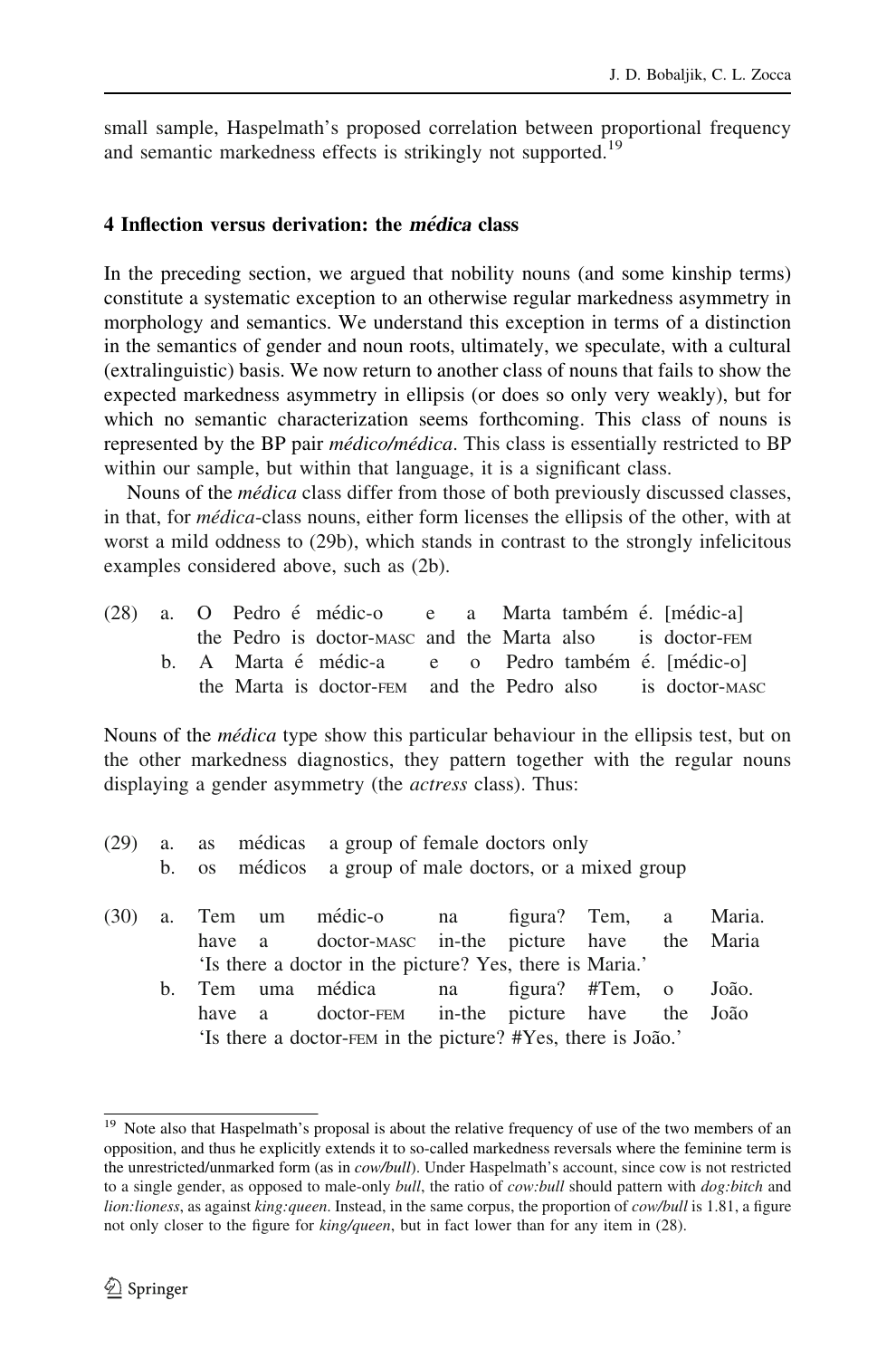For the médica class, then, what needs to be explained is not only these nouns' special behaviour regarding the ellipsis diagnostic (why both genders are permitted in mismatched contexts), but also why the unexpected behaviour is only evidenced in the ellipsis test and not with the other markedness diagnostics. A complete account should also shed light on why this class of nouns occurs in BP, but did not turn up in the other languages we investigated.

In contrast to the preceding section, we suggest here a morphological account of the behaviour of these nouns. Note first that nouns of the *médica* type differ from those considered so far, in that the morphological asymmetry is not in the presence versus absence of a (feminine) affix, but rather in an alternation in theme vowel  $(-\alpha/\alpha)$ . We will argue that this is part of the key to understanding the behaviour of these nouns. It cannot be the whole picture, since kinship terms that show the same  $-\frac{o}{a}$  alternation pattern with (17)–(20), as evidenced in (21), repeated below as (31).

 $(31)$  a.  $#O$  Cláudio é um ti-o meu e a Denise também the Cla´udio is an uncle my and the Denise also e´. [ti-a] is aunt 'Claudio is an uncle of mine, and Denise is too.' b. #A Denise é uma ti-a minha e o Cláudio também the Denise is an aunt my and the Cláudio also  $\acute{e}$ . [ti-o] is uncle 'Denise is an aunt of mine, and Claudio is too.'

However, we have argued above that (many) kinship nouns pattern with nobility nouns and have a special semantics. Thus, the root  $t_i$ - is not 'sibling of parent, or spouse thereof', but rather 'brother (in-law) of parent'. The feminine form here must mean 'female counterpart to X' and not 'female X'. The behaviour of the kinship nouns is thus understood as in Sect. 3. Indeed, it appears that with the exception of kinship and nobility nouns (a semantically defined class), all nouns in BP that form the feminine with -a added to the masculine stem are in this class.<sup>20</sup>

The  $-\frac{o}{a}$  alternation is significant, since it is the same morphology that is used for gender on adjectives in BP. Moreover, unlike the nominal gender discussed in Sect. 2, adjectival gender agreement is systematically ignored in calculating ellipsis identity, as shown in (32).

(32) a. O Fernando é bonit-o e a Carol também the Fernando is beautiful-MASC and the Carol also é. [bonit-a] is 'Fernando is beautiful, and Carol is too.'

<sup>&</sup>lt;sup>20</sup> Morphologically, these are of two types (see the Appendix). On the one hand are nouns, like  $m\acute{e}dica$ , which show an  $-\frac{o}{a}$  alternation. On the other, are nouns that end in  $-\frac{o}{a}$  in the masculine, and in  $-\frac{o}{a}$  in the feminine ( $professor(a)$ , cantor(a) etc.).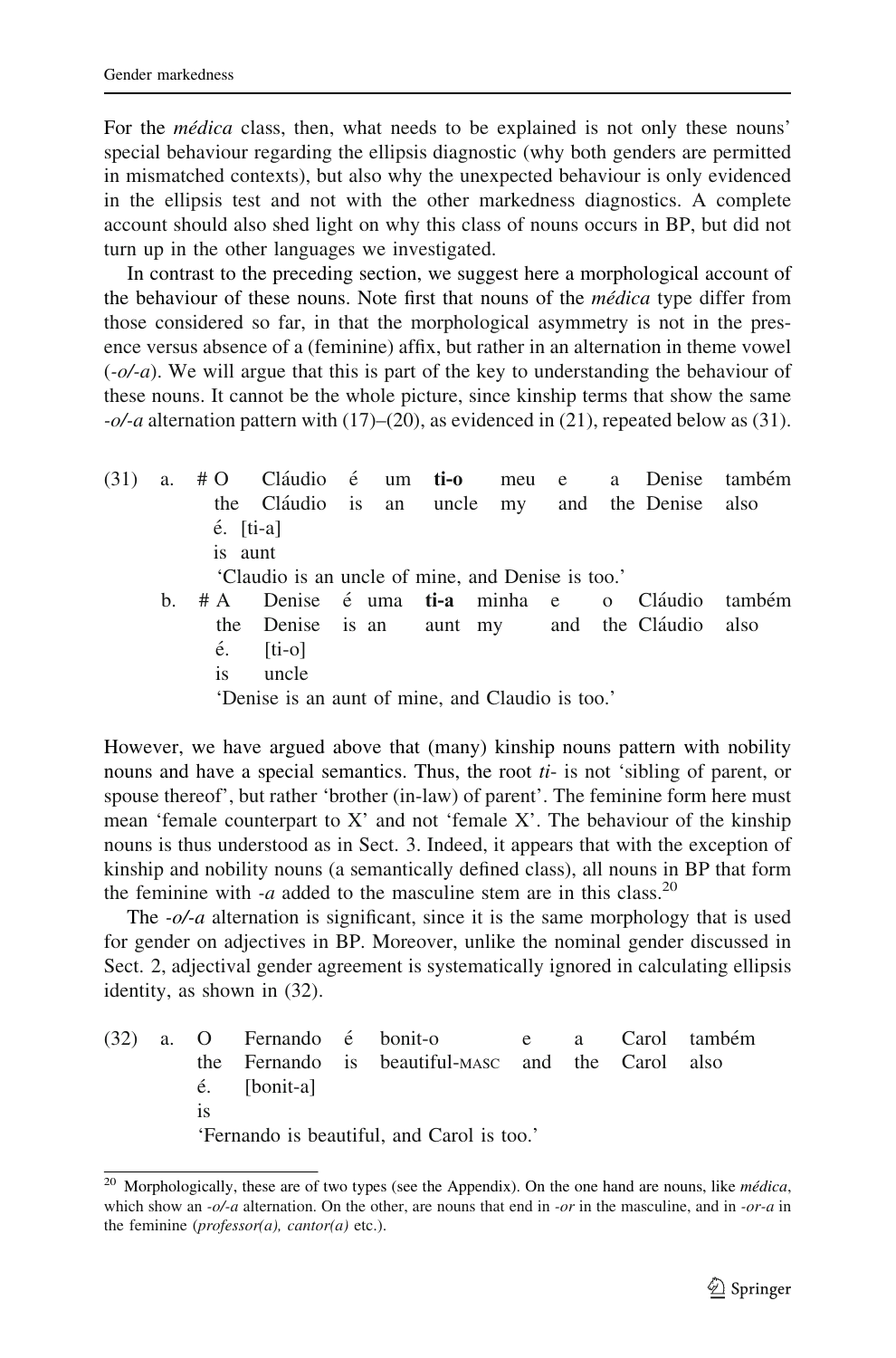b. A Carol é bonit-a e o Fernando também the Carol is beautiful-FEM and the Fernando also  $\acute{e}$ . [bonit-o] is 'Carol is beautiful, and Fernando is too.'

Indeed, this appears to be part of a larger generalization, namely, that inflectional morphology is quite systematically ignored in ellipsis resolution (see, among others, Lasnik 1995; Stjepanović 1997; Nunes and Zocca 2005; Sauerland 2008). For BP, we illustrate as well with verbal agreement in person:

- (33) a. Nós sempre comprá-va-mos aqui, mas eles não. [compra-va-m] we always buy-PAST-1P.PL. here, but they not buy-PAST-3P.PL. 'We used to shop here, but they didn't.'
	- b. Eles sempre compra-va-m aqui, mas nós não. [comprá-va-mos] they always buy-PAST-3P.PL. here, but we not buy-PAST-1P.PL. 'They used to shop here, but we didn't.'

There are various proposals in the literature to make agreement features invisible for the purposes of the identity condition on ellipsis. In their most general form, there are two families of proposal, either of which will suffice for present concerns. On the one hand, agreement may be treated as a syntactic operation (feature matching or sharing), with features on the agreement target deleted at LF. On the other, the syntax may operate without specifying the values of agreement features, and these features may be filled in by a transmission or copying rule operating only in the morphology. Since the effect is the same—features on agreement targets are not valued at LF—we need not decide between these here.<sup>21</sup> What is important for present concerns is that examples like (32) have no gender features on the adjective at the point where identity is calculated. Thus, there is no mismatch, and both examples are acceptable.

|  |        | (34) a. LF: O Fernando é bonit- e a Carol também é <bonit->.</bonit-> |         |  |                                         |  |
|--|--------|-----------------------------------------------------------------------|---------|--|-----------------------------------------|--|
|  | Morph: |                                                                       | bonit-o |  |                                         |  |
|  |        | b. LF: A Carol                                                        |         |  | é bonit- e o Fernando também é<br>><br> |  |
|  | Morph: |                                                                       | bonit-a |  |                                         |  |

We therefore suggest that the *médico/médica* alternation has a morphosyntax more like that of adjectives than of the noun pairs considered above. In particular, we suggest that root *médic*- is not inherently specified for gender, and that moreover,

<sup>&</sup>lt;sup>21</sup> The agreement-plus-deletion view is superficially, at least, consistent with Chomsky's view of agreement in the Minimalist Program writings. The agreement-as-morphology view is the preferred view among semanticists looking at related issues in bound variable pronouns, see Kratzer (1998, 2009), Schlenker (1999), Heim (2008) among others. See also Bobaljik (2008) for a syntactic proposal from the perspective of agreement-as-morphology. We do depart from feature-sharing versions of agreement, such as Pollard and Sag (1994) inasmuch as it is important for us that the phi-features on the targets of agreement do not introduce presuppositions.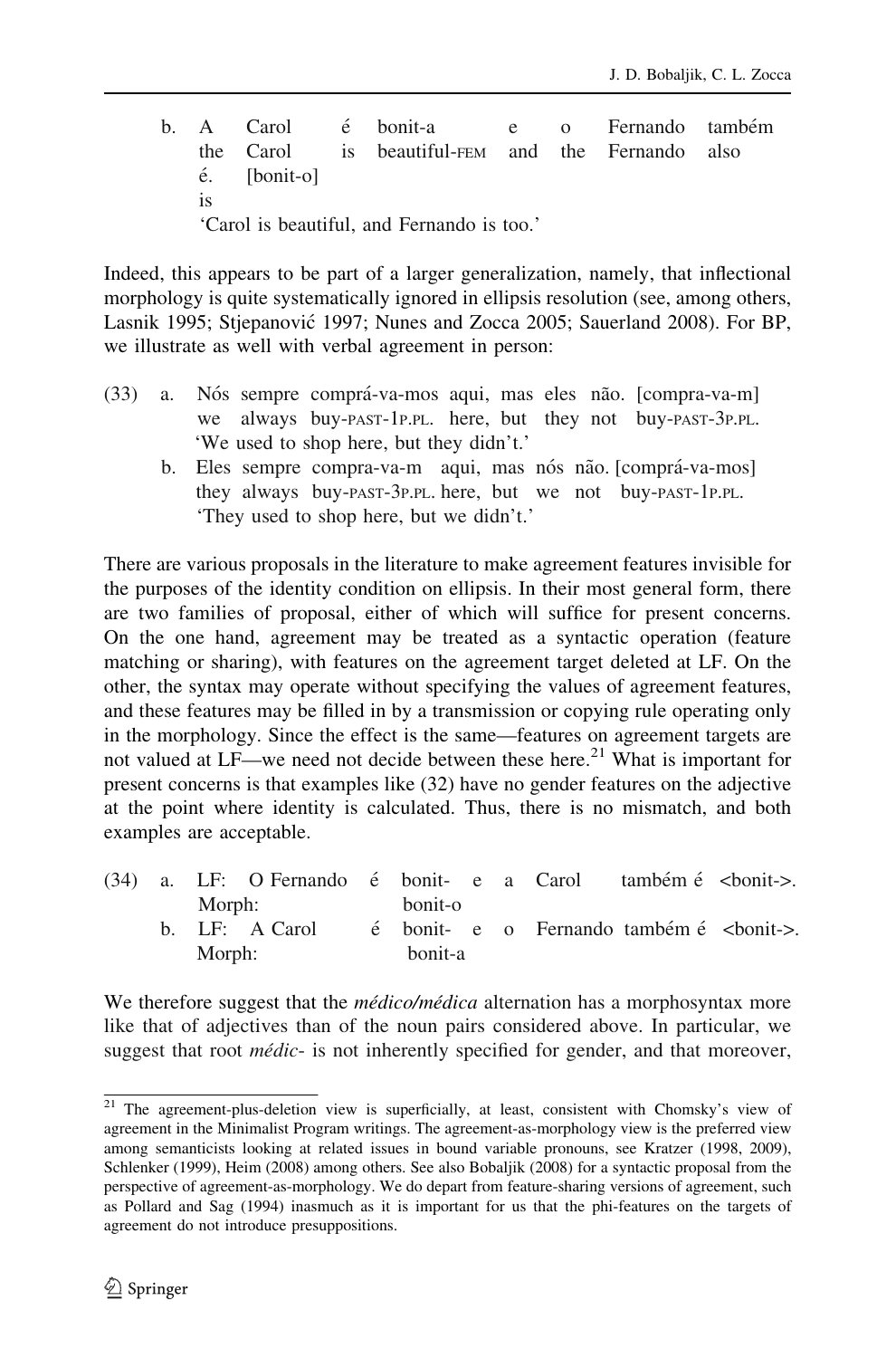the choice of theme vowel  $(o/a)$  arises via agreement.<sup>22</sup> Since we know independently that agreement features are ignored in calculating identity for the purposes of ellipsis (see  $(32)$ – $(33)$ ), it follows that either form can license ellipsis of the other. The level of representation at which ellipsis identity is calculated thus looks as in (35).

|  |        |                |         |  | (35) a. LF: O Pedro é médic- e a Marta também é <médic->.</médic-> |  |
|--|--------|----------------|---------|--|--------------------------------------------------------------------|--|
|  |        | Morph: médic-o |         |  |                                                                    |  |
|  |        |                |         |  | b. LF: A Marta é médic- e o Pedro também é <médic->.</médic->      |  |
|  | Morph: |                | médic-a |  |                                                                    |  |

In neither case is there a gender mismatch at the relevant level (LF), and so the identity relation is satisfied. Other than the kinship terms, the membership of a given noun in BP in either the *actress* class or the *médica* class is straightforwardly determined by its morphology. If the noun shows a theme vowel alternation for gender (including  $-\varnothing$ /-a as a special case for nouns in -or), then the gender marking is inflectional, and the noun is in the *médica* class. If, by contrast, the feminine is derived by means of a derivational suffix, then the noun is in the *actress* class, with attendant behaviour in ellipsis.

At this point, two further questions arise. First, why do *médica*-class nouns differ from actress-class nouns only in ellipsis, but not on other markedness diagnostics? And second, why is the *médica* class only evident in BP, from among our sample of languages?

The answer to the first question is straightforward. We have assumed throughout that there is indeed a markedness asymmetry in the morphology, and for BP—indeed, for Romance generally—we assume the following (minimum) rules for the realization of the theme vowels/inflectional endings:

 $(36)$  -a  $\Leftrightarrow$  FEM  $\rightarrow$   $\Leftrightarrow$  <elsewhere>

Treating the  $-*o*$  as the unmarked exponent captures the traditional markedness diagnostics, requiring that the  $-*o*$  form be used in all non-feminine contexts. This includes masculines, and also, e.g., mixed groups (29), or where gender is uncertain (30), in the standard manner. The distinction between the actress and médica classes is therefore not observable in such contexts. It is only in ellipsis, where (36) is irrelevant (because the second noun is simply unpronounced/unrealized), that the difference between the two classes is manifest. On tests other than ellipsis, the

 $22$  A reviewer asks about the analysis of such nouns in non-predicative contexts, for example, in argument position. We suspect that whatever needs to be said for uses of adjectives (without overt nouns) in argument position, as in "The rich also cry" (Spanish: Los ricos también lloran), may carry over here as well. See also Spencer (2002) on substantivized adjectives in Russian. The inflection vs. derivation contrast is of course a notoriously thorny division to make precise. Our use of the term here is intended to suggest, as we do in the main text, that the nouns with adjective-like morphology pattern with adjectives under ellipsis, at least in terms of the lack of presuppositions associated with either gender, in contrast to the other noun classes considered in this paper.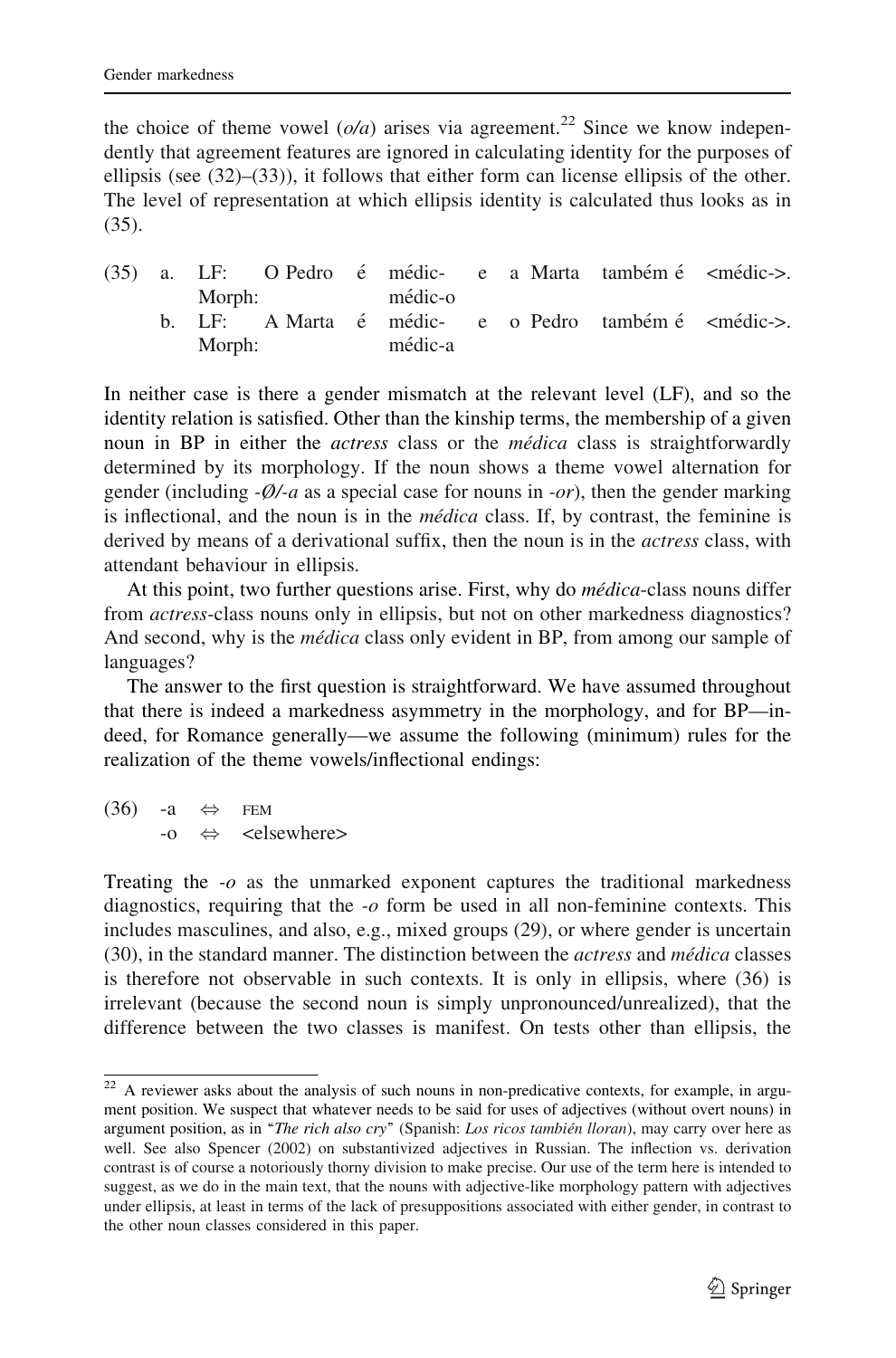familiar masculine/feminine asymmetry will emerge with this class of nouns as well, but this time due to the morphological asymmetry expressed in (36).

We may now turn as well to the second question, though here we may offer only a partial answer. Nouns of the médica type are absent from the other languages in our survey. The discussion above yields a simple answer as to why this class is generally absent from English, German and Russian, but we must leave as a mystery why the distinction does not surface in Spanish and Italian. $^{23}$ 

English lacks a médica class as it lacks inflectional gender altogether. In German, although there is inflectional gender, there is no (inflectional) gender agreement on predicates, which are obligatorily bare. Assuming this to be a property of German morphosyntax (and not specifically of adjectives), the *médica* class is excluded from this language.

|  | (37) a. ein-e schlau-e Student-in / ein schlau-er Student |  |  |  |                                                              |
|--|-----------------------------------------------------------|--|--|--|--------------------------------------------------------------|
|  | a-FEM smart-FEM student-FEM a smart-MASC student          |  |  |  |                                                              |
|  |                                                           |  |  |  | b. der Student / die Student-in ist schlau(*-e/-er)          |
|  |                                                           |  |  |  | the MASC student / the FEM student-FEM is smart(*-FEM/-MASC) |

We turn now to Russian, in which, as in BP, predicate adjectives do show gender agreement with the subject. In this language, we might expect a class of nouns like the *médico/médica* class. However, Russian lacks nouns which express a gender alternation merely by changing declension class (in Russian, this would come out as -Ø/-a). Instead, for true nominals, the feminine is apparently always derived by means of a derivational affix:

(38) student / student-ka \* student-a

While we have no synchronic explanation of this gap, we may reduce the absence of any nouns showing *médica*-class behaviour in ellipsis to this prior lexical gap. In fact, we may refine this statement somewhat. Russian does have a class of substantivized adjectives, which show adjectival inflectional morphology, but are syntactically nouns in their distribution. Spencer (2002) discusses these nominals in detail, and argues that for (only) this class of nominal elements in Russian, gender is inflectional. Among this class are some nouns referring to professions, which do show an inflectional masculine/feminine alternation. We therefore predict that exactly these nouns will show the *médica*-type behaviour in ellipsis. Preliminary inquiries suggest that this is correct. $24$ 

<sup>&</sup>lt;sup>23</sup> Spanish and Italian, like BP, display the same  $-\frac{o}{a}$  alternation on some nouns as on adjectives. Gender is ignored in these languages in computing parallelism (as in (32)), yet so far as we can tell, nouns with the -o/-a alternation pattern with the *actress* class and not the *médica* class. This is a problem for our account that we leave open.

 $24$  As a substantivized noun, this was the designation for the monitor on each floor in Soviet-era hotels, but the judgment here may be influenced by a parallel use as a true adjective (meaning 'on duty'). The form zavedujuščij 'manager' should work this way as well, though the contrast as reported to us by one speaker was less sharp. We make the same prediction for the few profession nouns in German that show adjectival gender inflection, such as Beamter~Beamte 'clerk'.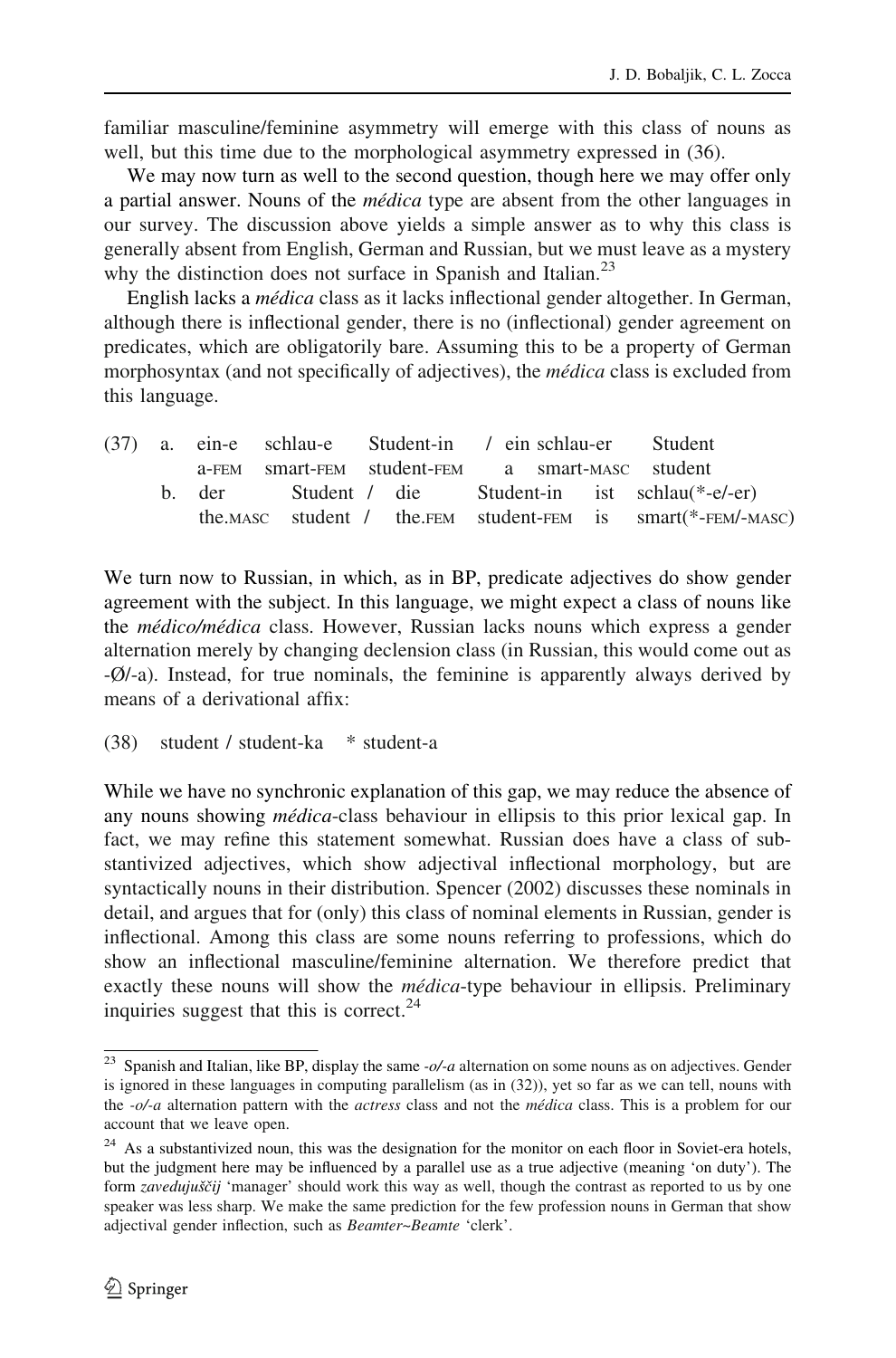|  | (39) a. Vanja dežurn-yj, i Maša  tože.       |  |      |
|--|----------------------------------------------|--|------|
|  | Vanja on.duty-MASC, and Masha                |  | also |
|  | 'Vanja is the duty person and Masha is too.' |  |      |
|  | b. Maša dežurn-aja, i Vanja  tože.           |  |      |
|  | Masha on.duty-FEM and Vanja  also            |  |      |
|  | 'Masha is the duty person and Vanja is too.' |  |      |

Our hypothesis is that the morphological characteristics of nominal gender morphology will predict the behaviour of a given nominal pair under ellipsis. Nouns that show inflectional morphology—i.e., the same morphology as adjectives—should pattern with the *médica* class, while nouns that show derivational gender morphology should fall into the actress class, once the semantically-based exceptions are filtered out. This hypothesis seems to work towards explaining why BP has a large *médica* class, but the Germanic and Slavic languages do not, but the hypothesis fails to make the right prediction for Spanish and Italian.

# 5 Conclusions/future research

We have presented in this paper an array of data where, contrary to Jakobson's famous examples, morphological and semantic patterns of markedness in gender do not align. However, we have argued that the primary counter-examples to Jakobson's thesis constitute a relatively homogenous class (nobility, high-status professions, and kinship) across the languages we have surveyed, suggesting a systematicity to the exceptions. We have provided an account consistent with Jakobson's basic proposal, but embellished with a marginally richer semantics for these classes of nouns, where the masculine forms do indeed carry a presupposition/assertion of male-ness. In addition, we offered a tentative speculation about the extra-linguistic basis for this special property of nobility nouns. We have also noted a class of nouns  $(m\acute{e}dico/a)$ where the gender asymmetry in ellipsis is weaker than for the cases discussed by Jakobson, if not absent altogether, even though other markedness diagnostics do indicate an asymmetry for these nouns. We argued that the account of this class of exceptions lies in the morphology, rather than the semantics. Specifically, we invoked the conservative view of a distinction between gender as derivation and as inflection, arguing that by and large, gender morphology on nouns is inflectional when it uses the same morphology as adjectival gender morphology, and is derivational when it uses dedicated nominal feminine suffixes. This account works for many of the languages considered here, and explains why the *médica* class is absent from English, German and Russian (except for substantivized adjectives in the latter); however, we are unable to offer an account of why Spanish and Italian pattern with English, German etc. and not with Brazilian Portuguese.

Our primary contribution, as we see it, has thus been to offer a refinement of the views of markedness and underspecification in the realm of gender morphology as inherited from Jakobson. As in any project of this sort, one may debate whether the classes of nouns that we have identified represent discrete categories, or points on a cline. The sample we have used is too small to shed light on this debate. In addition,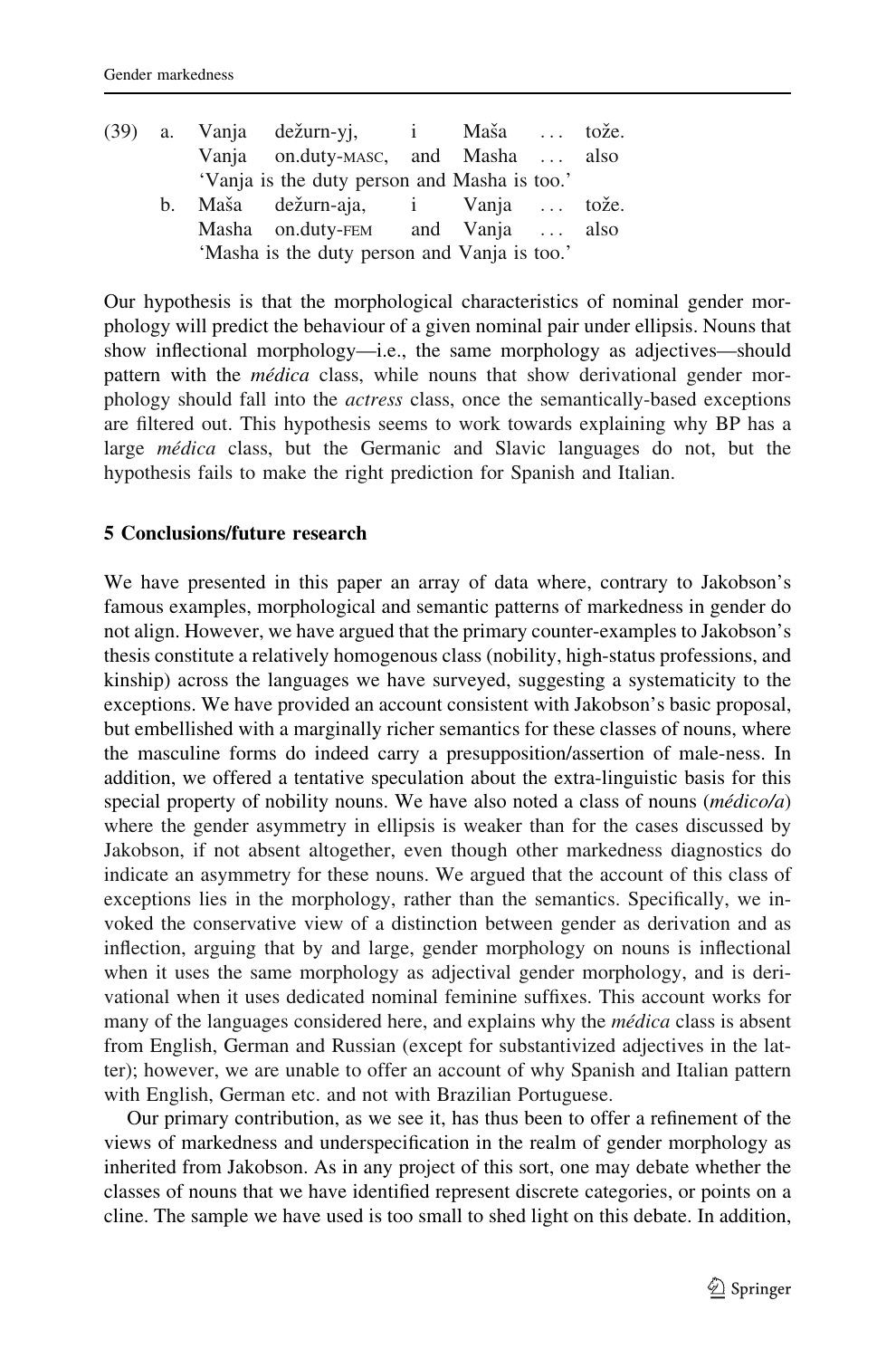it remains to be seen how the paradigms discussed here will (or will not) scale up to consideration of languages beyond the genetically limited sample we have begun with, and especially, to those with a more diverse gender system. In the worst case, we suggest that we have shed some light on the inner workings of gender in the relationship of morphology and semantics in Western European languages; it remains open whether, or in what way, this reflects anything more fundamental.

Acknowledgements The work reported here forms a part of a joint project with Uli Sauerland, supported by the Alexander von Humboldt Foundation and the National Science Foundation, grant #BCS-0616339 (PI: Bobaljik). For discussion of the material presented here, we wish to thank: Benjamin Bruening, Andrea Calabrese, Jairo Nunes, Cilene Rodrigues, Uli Sauerland, Susi Wurmbrand, and the audiences at the MUMSA Workshop, the 34th Berkeley Linguistic Society Meeting, and the 2008 Penn Linguistics Colloquium, as well as two anonymous reviewers. For assistance with the data, and discussion of individual languages, we thank: Carlos Buesa García, Natasha Fitzgibbons, Simona Herdan, Harry van der Hulst, Nina Radkevich, Andrés Saab, Uli Sauerland, Oksana Tarasenkova, and Susi Wurmbrand. The usual disclaimers apply.

# 6 Appendix

Below is a sample of predicative nouns from the data we collected, grouped according to their behaviour in gender-mismatched ellipsis. As a reminder, here is a summary of each class.

| Class                 | -MASC antecendent<br>-FEM ellipsis | -FEM antecendent<br>-MASC ellipsis |
|-----------------------|------------------------------------|------------------------------------|
| <i>actress</i> nouns  |                                    | ∗                                  |
| <i>princess</i> nouns | ∗                                  | ∗                                  |
| <i>médica</i> nouns   |                                    | $\sqrt{2}$                         |

(40) Classes of predicative nouns

# 6.1 Actress nouns

### English

lion/lioness tiger/tigress actor/actress waiter/waitress comedian/comedienne

Brazilian Portuguese

| tigre/tigresa     | 'tiger/tigress' |
|-------------------|-----------------|
| leão/leoa         | 'lion/lioness'  |
| <i>ator/atriz</i> | 'actor'         |
| poeta/poetisa     | 'poet'          |
| garçom/garçonete  | 'waiter'        |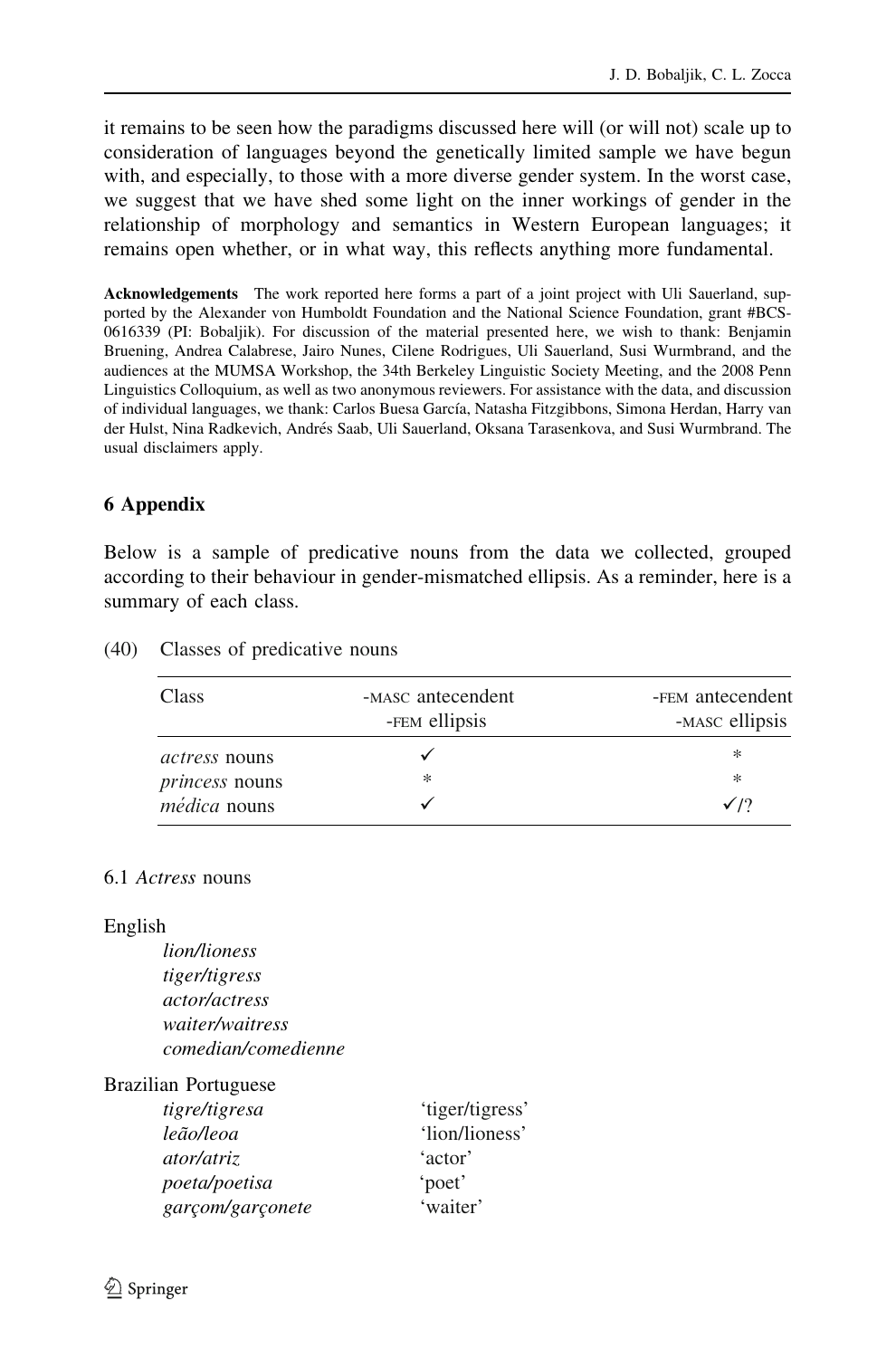# Spanish

| león/leona                  | 'lion/lioness'            |
|-----------------------------|---------------------------|
| tigre/tigresa               | 'tiger/tigress'           |
| gato/gata                   | 'cat'                     |
| oso/osa                     | 'bear'                    |
| professor/professora        | 'teacher'                 |
| celador/celadora            | 'janitor'                 |
| poeta/poetisa               | 'poet'                    |
| actor/actriz                | 'actor/actress'           |
| director/directora          | 'director'                |
| German                      |                           |
| Elefant/Elefantin           | 'elephant'                |
| Hund/Hündin                 | 'dog'                     |
| Ungar/Ungarin               | 'Hungarian'               |
| Ausländer/Ausländerin       | 'foreigner'               |
| Österreicher/Österreicherin | 'Austrian'                |
| Pilot/Pilotin               | 'pilot'                   |
| Student/Studentin           | 'student'                 |
| Stadtrat/Stadträtin         | 'city councillor'         |
| Rektor/Rektorin             | 'headmaster/headmistress' |
| Leiter/Leiterin             | 'principal'               |
| Kunde/Kundin                | 'customer'                |
| Russian                     |                           |
| xomjak/xomjačka             | 'hamster'                 |
| medved'/medvedica           | 'bear'                    |
| rabočij/ rabočaja           | 'worker'                  |
| krest'janin/ krest'janka    | 'peasant'                 |
| učitel'/ učitel'nica        | 'teacher'                 |
| pevec/ pevica               | 'singer'                  |
| tancor/tancovščica          | 'dancer'                  |
|                             |                           |

#### Russ

dvornik/dvorničixa 'yard keeper' prodavec/prodavščica 'salesperson' laborant/laborantka 'lab assistant'<br>
oficiant/oficiantka 'waiter/waitress' oficiant/oficiantka portnoj/portnixa 'tailor'

# Romanian

caine/catea 'dog' urs/ursaica 'bear' tigru/tigroaica 'tiger/tigress' student/studenta 'student' chelner/chelnerita 'waiter/waitress' doctor/doctorita 'doctor' secretar/secretara 'secretary' dansator/dansatoare 'dancer'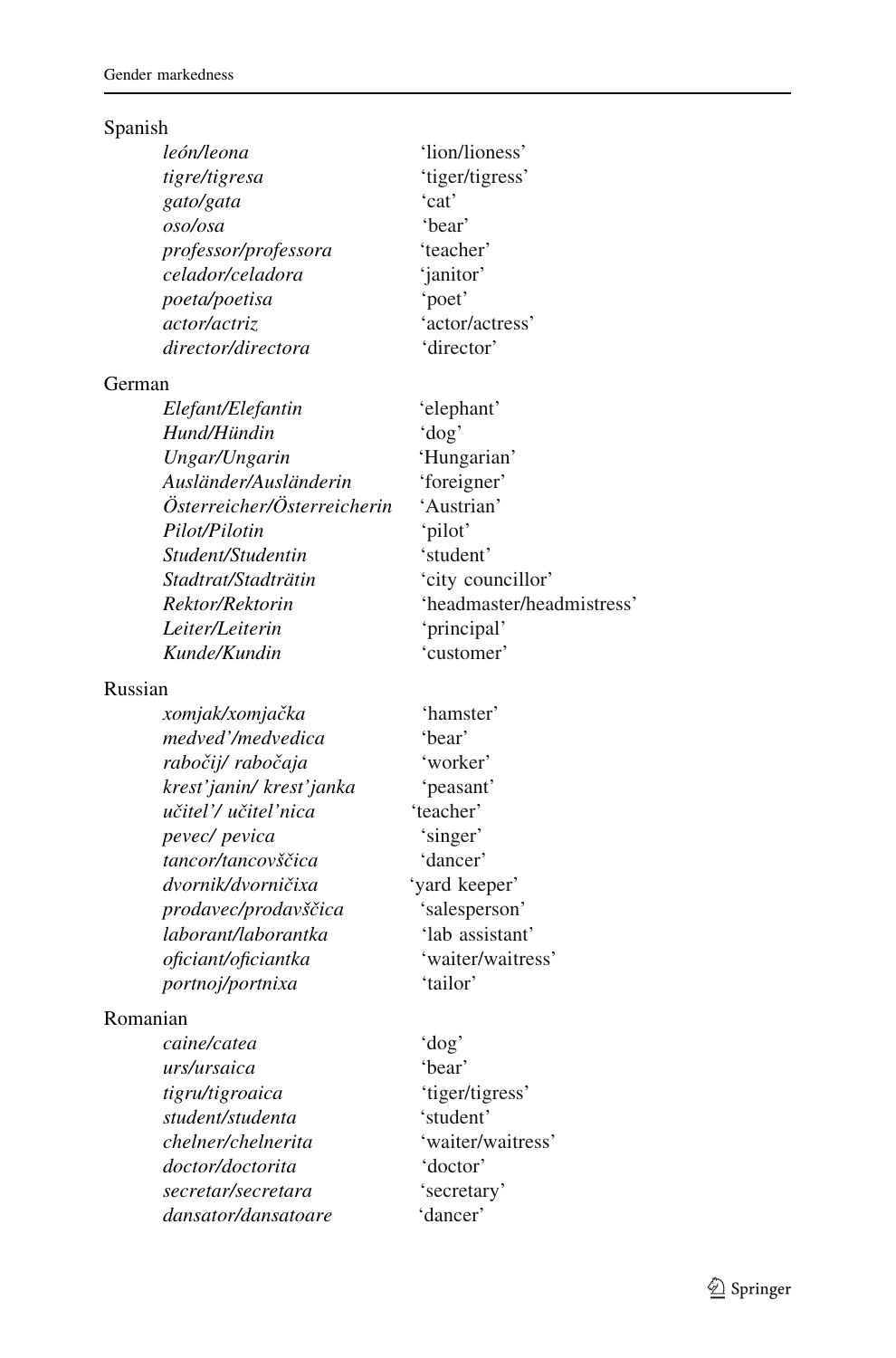#### 6.2 Princess nouns

### English

prince/princess king/queen count/countess baron/baroness uncle/aunt brother/sister husband/wife brother-in-law/sister-in-law

#### Brazilian Portuguese

| príncipe/princesa | 'prince/princess'              |
|-------------------|--------------------------------|
| rei/rainha        | 'king/queen'                   |
| conde/condessa    | 'count/countess'               |
| barão/baronesa    | 'baron/baroness'               |
| tio/tia           | 'uncle/aunt'                   |
| irmão/irmã        | 'brother/sister'               |
| marido/mulher     | 'husband/wife'                 |
| cunhado/cunhada   | 'brother-in-law/sister-in-law' |
| genro/nora        | 'son-in-law/daughter-in-law'   |
|                   |                                |

### Spanish

| principe/princesa |
|-------------------|
| rey/reina         |
| conde/condesa     |
| barón/baronesa    |
| tío/tía           |
| hermano/hermana   |
| yerno/nuera       |
| cuñado/cuñada     |
|                   |

#### German

Prinz/Prinzessin 'prince/princess' König/ Königin 'king/queen' Graf/Gräfin 'count/countess' Baron/Baronin 'baron/baroness' Enkel/Enkelin 'uncle/aunt' Bruder/Schwester 'brother/sister' Cousin/Kusine 'cousin'

### Russian

princ/princessa 'prince/princess' graf/grafinja 'count/countess'

'prince/princess' 'king/queen' 'count/countess' 'baron/baroness' 'uncle/aunt' 'brother/sister' 'son-in-law/daughter-in-law' 'brother-in-law/sister-in-law'

Schwäger/Schwägerin 'brother-in-law/sister-in-law'

dvorjanin/dvorjanka 'nobleman, noblewoman'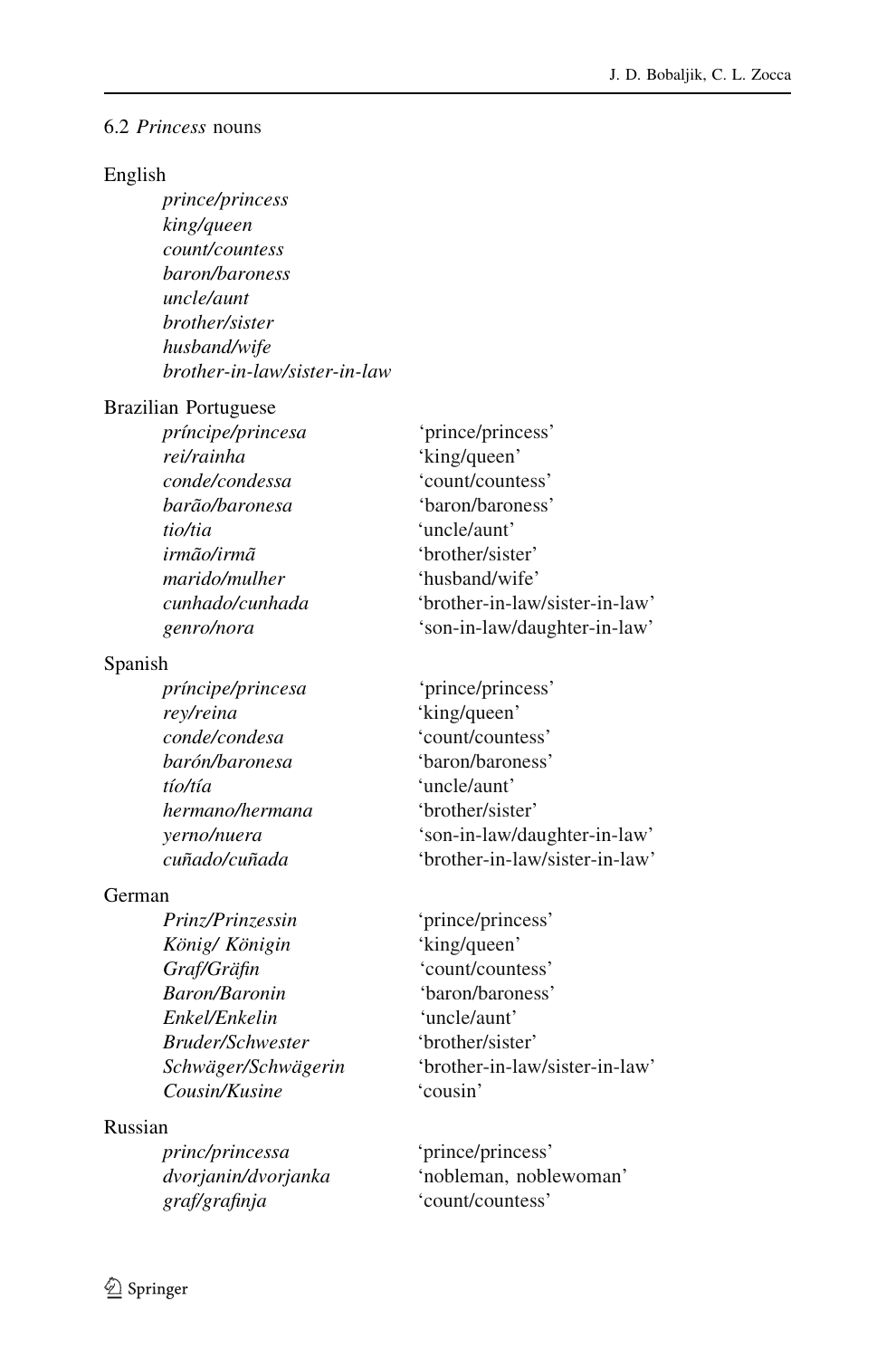| svjokor/svekrov' | 'father-in-law/mother-in-law'                  |
|------------------|------------------------------------------------|
| brat/sestra      | 'brother/sister'                               |
| svat/svat' ja    | 'son-in-law's father/daughter-in-law's father' |
| kum/kuma         | 'godfather/godmother of one's child'           |
| deduška/babuška  | 'grandfather/grandmother'                      |
|                  |                                                |

#### Romanian

| rege/regina    | 'king/queen'                  |
|----------------|-------------------------------|
| baron/baronesa | 'baron/baroness'              |
| print/printesa | 'prince/princess'             |
| unchi/matusa   | 'uncle/aunt'                  |
| nepot/nepoata  | 'nephew/niece'                |
| bunic/bunica   | 'granfather/grandmother'      |
| cumnat/cumnata | 'brother/sister'              |
| socru/soacra   | 'father-in-law/mother-in-law' |
|                |                               |

#### 6.3 Médica nouns

#### Brazilian Portuguese

| médico/médica         | 'doctor'    |
|-----------------------|-------------|
| engenheiro/engenheira | 'engineer'  |
| enfermeiro/enfermeira | 'nurse'     |
| secretário/secretária | 'secretary' |
| diretor/diretora      | 'director'  |
| professor/professora  | 'teacher'   |
| cantor/cantora        | 'singer'    |
| produtor/produtora    | 'producer'  |

#### References

- Andrews, A. (1990). Unification and morphological blocking. Natural Language and Linguistic Theory, 8, 507–557.
- Bobaljik, J. D. (2008). Where's Phi? Agreement as a post-syntactic operation. In D. Adger, S. Béjar, & D. Harbour (Eds.) Phi-theory: Phi features across interfaces and modules (pp. 295–328). Oxford: Oxford University Press.
- Cooper, R. (1983). Quantification and syntactic theory. Dordrecht: Reidel.
- Comrie, B., & Stone. G. (1978). The Russian language since the revolution. Oxford University Press.
- Corbett, G. (1991). Gender. Cambridge: Cambridge University Press.

Corbett, G. (2007). Canonical typology, suppletion and possible words. Language, 83, 8–42.

Greenberg, J. (Ed.). (1963). Universals of language. Cambridge, MA: MIT Press.

- Greenberg, J. (1966). Language universals, with special reference to feature hierarchies. The Hague: Mouton & Co.
- Haspelmath, M. (2006). Against markedness (and what to replace it with). Journal of Linguistics, 42(1), 25–70.

Heim, I. (1991). Artikel und Definitheit. In A. von Stechow & D. Wunderlich (Eds.), Semantik: Ein internationales Handbuch der zeitgenössischen Forschung (pp. 487–535). Berlin: de Gruyter.

- Heim, I. (2008). Features on bound pronouns. In D. Adger, D. Harbour, & S. Bejar (Eds.), *Phi theory:* Phi-features across modules and interfaces (pp. 35–52). Oxford: Oxford University Press.
- Jakobson, R. (1984). Structure of the Russian verb. In L. R. Waugh & M. Halle (Eds.), Russian and Slavic Grammar-Studies 1931-1981. Berlin: Mounton de Gruyter. (Translation of "Zur Struktur des